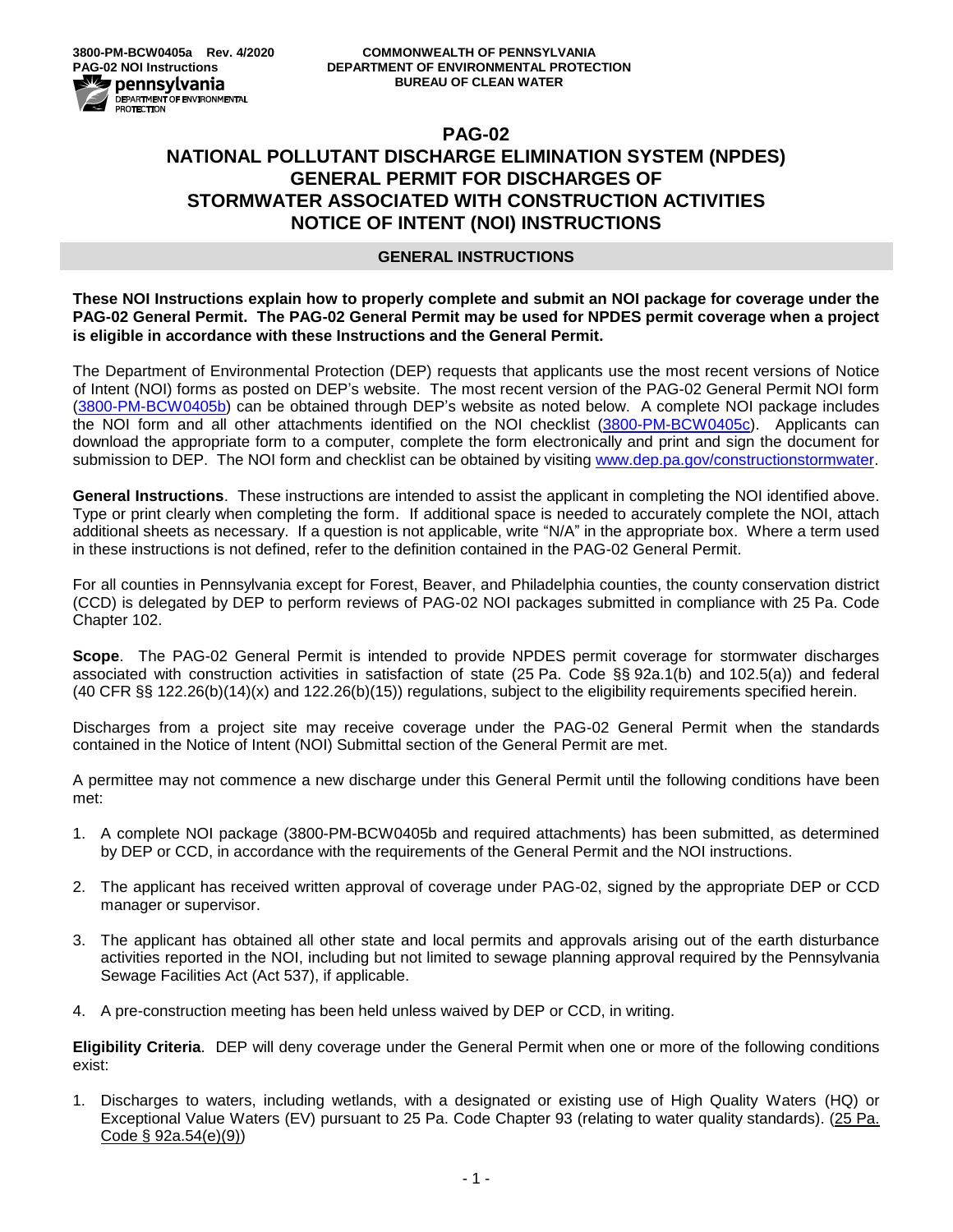2. Discharges which contain hazardous pollutants, toxics, or any other substance which - because of its quantity, concentration, or physical, chemical, or infectious characteristics - may cause or contribute to an increase in mortality or morbidity in either an individual or the total population, or pose a substantial present or future hazard to human health or the environment when discharged into surface waters of this Commonwealth. (25 Pa. Code § 92a.54(a)(5))

**NOTE 1** – If a project site is known to have on-site soils that are contaminated, and the contamination is not sitewide (i.e., hot spots), earth disturbance activities under the PAG-02 General Permit may be authorized for areas that are not contaminated. If on-site contaminated soils will be disturbed, the applicant must apply for an individual permit for the entire project site. For the purpose of the PAG-02 General Permit, soils are contaminated if concentrations (i.e., mg/kg) of any regulated substance exceed residential or non-residential medium-specific concentrations (MSCs) for soil in 25 Pa. Code Chapter 250 (Appendix A, Tables 3 and 4) for residential and non-residential sites, respectively, unless a site-specific standard has been met under a state or federal cleanup program or the applicant provides documentation of naturally occurring contamination.

**NOTE 2** – The introduction of chemicals such as flocculants to reduce pollutants in stormwater discharges during construction may be conducted under the PAG-02 General Permit if the proposed use is consistent with DEP's Erosion and Sediment Pollution Control Program Manual [\(363-2134-008\)](http://www.depgreenport.state.pa.us/elibrary/GetFolder?FolderID=4680) (E&S Manual) or if the introduction is otherwise approved by DEP's Bureau of Clean Water.

- 3. Discharges which individually or cumulatively have the potential to cause significant adverse environmental impact. (25 Pa. Code § 92a.54(e)(1))
- 4. Discharges to waters for which NPDES general permit coverage is prohibited under 25 Pa. Code Chapter 92a (relating to NPDES permitting, monitoring and compliance).
- 5. Discharges which are not, or will not be, in compliance with any of the terms or conditions of this General Permit. (25 Pa. Code § 92a.54(e)(2))
- 6. Discharges for which the responsible party (person) has failed and continues to fail to comply or has shown a lack of ability or intention to comply with a regulation, permit, and schedule of compliance or order issued by DEP or CCD. (25 Pa. Code § 92a.54(e)(3))
- 7. Discharges subject to categorical point source effluent limitations promulgated by the United States Environmental Protection Agency (EPA) for categories other than construction or post-construction. (25 Pa. Code § 92a.54(e)(5))
- 8. Discharges which do not, or will not, result in compliance with applicable effluent limitations or water quality standards. (25 Pa. Code § 92a.54(e)(6))
- 9. Discharges from construction activities for which DEP requires an Individual NPDES Permit to ensure compliance with the federal Clean Water Act, Pennsylvania's Clean Streams Law, or rules and regulations promulgated thereto; or where a change has occurred in the availability of demonstrated technology or practices for the control or abatement of pollutants applicable to the point source.  $(25 \text{ Pa. Code } \S$  92a.54(e)(8))
- 10. Discharges associated with coal mining or noncoal mining activities pursuant to DEP's regulations at 25 Pa. Code Chapters 77 and 86-90.
- 11. Discharges associated with a construction activity that may adversely affect a Pennsylvania or federal endangered or threatened species or its critical habitat. (25 Pa. Code § 92a.12(c))
- 12. Discharges from a site where other point source(s) require the issuance of an Individual NPDES Permit. (25 Pa. Code § 92a.54(e)(7))
- 13. Discharges to surface waters identified in DEP's latest published Integrated Water Quality Monitoring and Assessment Report (Integrated Report) most recently approved by EPA as being impaired for siltation, suspended solids, turbidity, water/flow variability, flow modification/alterations, or nutrients unless the discharges will be managed with a non-discharge alternative or Antidegradation Best Available Combination of Technologies (ABACT) best management practices (BMPs).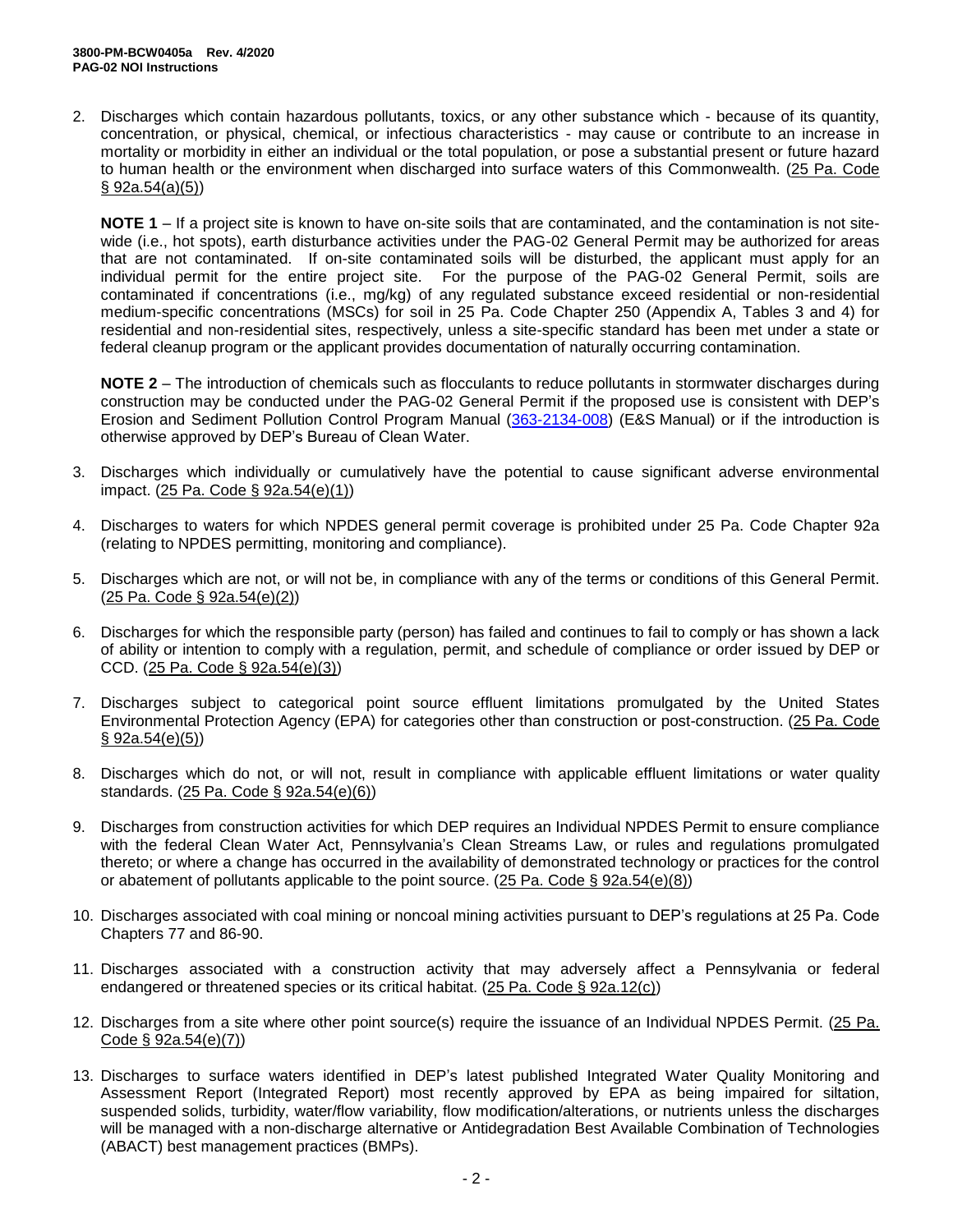**NOTE 3** – Eligibility criterion 13 applies to stormwater discharges directly to impaired waters.

14. Discharges to surface waters that are covered by an EPA-approved or EPA-established Total Maximum Daily Load (TMDL), including discharges to waters tributary to the Chesapeake Bay, in which the pollutant(s) of concern include siltation, suspended solids, or nutrients, unless the discharges will be managed with a nondischarge alternative or ABACT BMPs. In addition, if a specific wasteload allocation (WLA) has been established that would apply to the discharge, the permittee shall implement necessary steps to meet that allocation.

**NOTE 4** – Eligibility criterion 14 applies to stormwater discharges to waters covered by a TMDL, which may be watershed-wide or surface water-specific.

- 15. Discharges to municipal separate storm sewer systems (MS4s) and combined sewer overflow (CSO) municipal systems without the written consent of the MS4 or CSO permit holder unless those discharges result in no increase in volume, rate, or water quality.
- 16. Discharges of (a) wastewater from washout of concrete, unless managed by an appropriate control; (b) wastewater from washout and cleanout of stucco, paint, form release oils, curing compounds and other construction materials; (c) fuels, oils, or other pollutants used in vehicle and equipment operation and maintenance; and (d) soaps or solvents used in vehicle and equipment washing.

**Authorized Stormwater Discharges**. The following stormwater discharges associated with construction activities are authorized under the PAG-02 General Permit provided that the appropriate stormwater controls are designed, installed, and maintained by the permittee in accordance with applicable laws, regulations and guidance administered by DEP or EPA:

- 1. Stormwater discharges, including stormwater runoff, snowmelt runoff, and surface runoff and drainage, associated with construction activity as defined at 25 Pa. Code § 92a.2.
- 2. Stormwater discharges designated by DEP as needing permit coverage under 40 CFR § 122.26(a)(1)(v), 40 CFR § 122.26(b)(15)(ii) or Pennsylvania's Clean Streams Law that are associated with construction activity.
- 3. Stormwater discharges from off-site construction support activities (off-site support activities) including but not limited to concrete or asphalt batch plants, equipment staging yards, material storage areas, excavated material disposal (spoil) areas, borrow areas, stockpiling of topsoil, transfer of topsoil to other locations, and turnaround areas, provided that:
	- a. The off-site support activity is part of the same common plan of development or sale required to have permit coverage for stormwater discharges.

**NOTE 5** – If the location of an off-site support activity is not known at the time of PAG-02 NOI submission, but is located following commencement of coverage, the permittee must provide notification to DEP or CCD prior to commencing earth disturbance activities at the off-site support activity. The permittee must develop a new or updated E&S Plan reflecting the E&S BMPs for the off-site support activity and submit the E&S Plan for review and approval to DEP or CCD upon request. Also see DEP's Frequently [Asked Questions \(FAQ\) for](http://files.dep.state.pa.us/Water/BPNPSM/StormwaterManagement/ConstructionStormwater/Chapter_102_Permit_Amendments_FAQ.pdf)  [Chapter 102 Permit Amendments](http://files.dep.state.pa.us/Water/BPNPSM/StormwaterManagement/ConstructionStormwater/Chapter_102_Permit_Amendments_FAQ.pdf) for additional information.

- b. The off-site support activity is not a commercial operation and it does not serve multiple unrelated construction sites.
- c. The off-site support activity does not continue to operate beyond the completion of the construction activity at the project site it supports and will be restored to approximate original condition, as defined in the PAG-02 General Permit.

**NOTE 6** – Temporary concrete or asphalt batch plants typically generate wastewater that may not be discharged under PAG-02. The earth disturbance associated with these off-site activities may be covered under PAG-02, but the wastewater discharges may not be. In such situations earth disturbance may be covered under PAG-02, but operation of the facilities producing such wastewater may not be authorized until separate NPDES permit coverage is obtained for the wastewater discharges.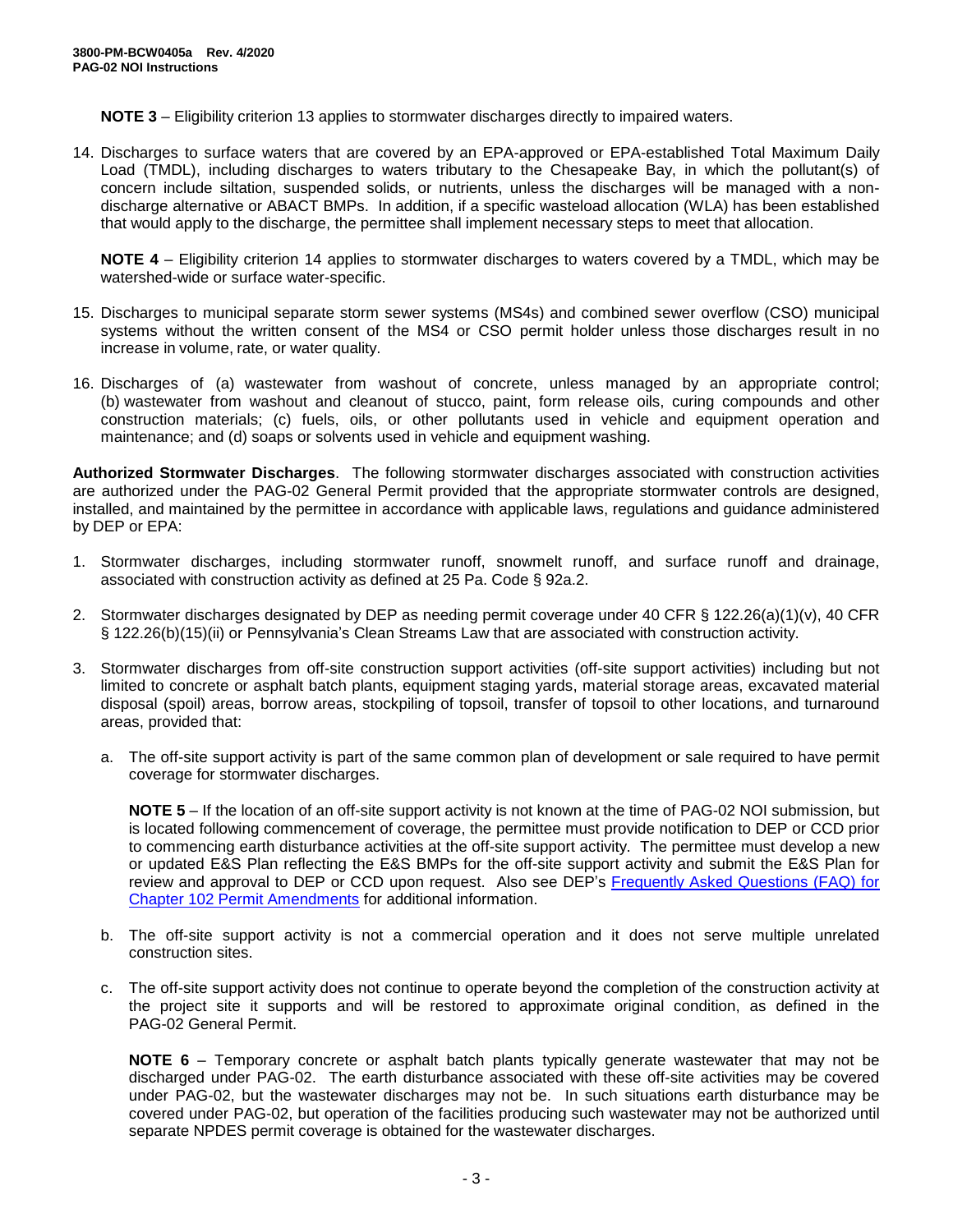If an off-site support activity does not meet these three guidelines, the off-site support activity will require separate NPDES permit coverage unless the earth disturbance will be less than one acre, in which case an E&S Plan must be developed, implemented and maintained in accordance with 25 Pa. Code § 102.4(b) and submitted for review and approval upon request by DEP or CCD.

**Administrative Process**. A complete NOI package must be submitted to DEP or CCD, who will verify eligibility for the PAG-02 General Permit and will publish notice of final actions on PAG-02 NOIs in the *Pennsylvania Bulletin*.

If DEP or CCD determines, upon receipt of a PAG-02 NOI package, that the applicant is not eligible to use PAG-02 for NPDES permit coverage, DEP or CCD will notify the applicant in writing (i.e., by letter or email) prior to the end of the completeness review period that the applicant is ineligible for PAG-02 coverage and the NOI will be returned. The applicant will then have the option of applying for an individual permit. Pre-application meetings or calls are important not only for an applicant to explain the project to DEP or CCD, but also for DEP or CCD to verify eligibility, minimizing the likelihood of a DEP or CCD finding of ineligibility.

If DEP or CCD determines, upon receipt of a PAG-02 NOI package, that the NOI package is incomplete, DEP or CCD will notify the applicant in writing (i.e., by letter or email) prior to the end of the completeness review period. NOIs with fee payments that include insufficient funds will be considered incomplete. The applicant will have one 60 calendar-day period ("deficiency correction period") to submit the necessary information or fees to make the NOI package complete. This deficiency correction period is independent of the completeness review period. Applicants may request up to a maximum 30-day extension, which may or may not be approved by DEP or CCD. Extensions must be approved in writing (i.e., by letter or email). If DEP or CCD determines that despite the receipt of additional information the NOI remains incomplete, DEP or CCD will notify the applicant that the NOI has been denied. If the applicant does not respond within the 60 calendar days, DEP or CCD will consider the application to be withdrawn by the applicant in accordance with 25 Pa. Code § 102.6(c)(2). Fees submitted as part of the PAG-02 NOI package will not be returned. The applicant may submit a new PAG-02 NOI for the same project.

**NOTE 7** – DEP or CCD will only send one incompleteness review letter.

**NOTE 8** – If DEP or CCD notifies an applicant for PAG-02 coverage that the NOI is incomplete, the applicant need only submit the information required to complete the NOI; resubmission of the entire NOI package is not required.

Following receipt of written notification from DEP or CCD that an NOI is incomplete, the applicant must provide the necessary information within the deficiency correction period. Once the necessary information is received by DEP or CCD, or otherwise following DEP or CCD's determination that an NOI is complete, the technical review phase of the review period begins:

- If there are no technical deficiencies with the NOI, DEP or CCD will proceed to take a final action on the NOI.
- If DEP or CCD determines that there are technical deficiencies that are not significant, DEP or CCD will call or email the applicant and/or consultant to resolve minor deficiencies.
- If DEP or CCD determines that there are significant technical deficiencies, DEP or CCD will provide written notification (i.e., by letter or email) to the applicant and consultant, as applicable. In general, one technical deficiency notice will be issued during the technical review period. DEP or CCD will provide, in the technical deficiency notice, a deadline by which the deficiency or deficiencies must be corrected. An applicant who desires additional time to correct deficiencies must contact DEP or CCD to request an extension and must provide an alternate date by which deficiencies will be corrected (generally up to a maximum of 30 additional days). Extensions must be approved in writing (i.e., by letter or email) by DEP or CCD.
	- o If the applicant responds with information to correct the significant technical deficiencies by the deadline established by DEP or CCD or by the approved extension, and if DEP or CCD determines that the submission has corrected the significant technical deficiencies, DEP or CCD will proceed to take a final action on the NOI.
	- o If the applicant fails to respond by the deadline established by DEP or CCD or by the approved extension, the NOI will enter the elevated review process.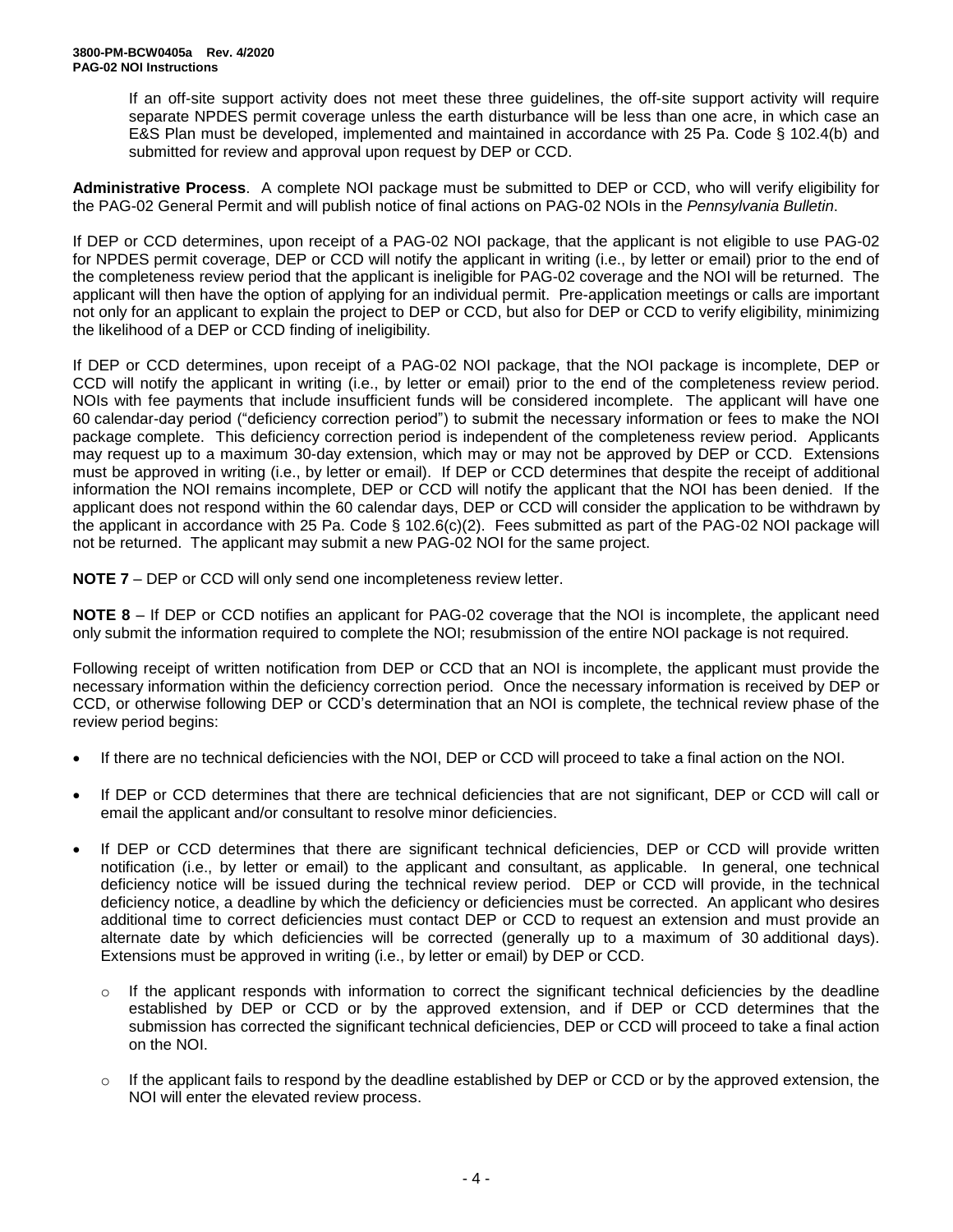$\circ$  If the applicant responds with information to correct the significant technical deficiencies by the deadline established by DEP or CCD or by the approved extension, and if DEP or CCD determines that the submission has not corrected the significant technical deficiencies or the submission results in additional significant technical deficiencies, the NOI will enter the elevated review process.

**NOTE**  $9 -$  It is the applicant's responsibility to ensure that proper quality assurance is performed when responding to technical deficiencies. For example, a change in a calculated value may result in the need to update a series of documents to reflect the change. Resubmission of all documents in the NOI package affected by the change is necessary.

An overview of the NOI review process for PAG-02 NOIs is presented in **Figure 1**. Construction resulting in stormwater discharges from earth disturbances greater than or equal to one acre may commence when the following criteria have been met:

- 1. The applicant has submitted a complete NOI package [\(3800-PM-BCW0405b](http://www.depgreenport.state.pa.us/elibrary/GetFolder?FolderID=90982) and required attachments) in accordance with the requirements of the General Permit and the NOI instructions.
- 2. The applicant has received written approval of coverage under PAG-02, signed by the appropriate DEP or CCD manager or supervisor.
- 3. All other permits and approvals relating to the earth disturbance activities reported in the NOI, including but not limited to sewage planning approval required by the Pennsylvania Sewage Facilities Act (Act 537), if applicable, have been obtained.
- 4. A pre-construction meeting has been held unless waived by DEP or CCD, in writing.

**Pre-Application Meeting**. A pre-application meeting or call with the appropriate DEP or CCD office is encouraged, but not required, prior to submission of the NOI package. Applicants are encouraged to mail, fax or email DEP's Chapter 102 Pre-Application Meeting Request form [\(3800-FM-BCW0271e\)](http://www.depgreenport.state.pa.us/elibrary/GetFolder?FolderID=2713) to the appropriate DEP or CCD office to arrange for the meeting or call.

**Deadline for NOI Submission**. Persons seeking new coverage under the PAG-02 General Permit must submit a complete NOI package at least 60 calendar days prior to the planned date for commencing construction. **Submission of an NOI 60 calendar days prior to the planned date for commencing construction does not imply or guarantee that DEP or CCD will be able to approve PAG-02 coverage on or before the end of that 60-day period**. Applicants are encouraged to apply as early as possible prior to the planned date for commencing construction and ensure the NOI is complete and technically adequate.

**Where to Submit NOI Packages**. Applicants should submit complete PAG-02 NOI packages as specified in the PAG-02 checklist [\(3800-PM-BCW0405c\)](http://www.depgreenport.state.pa.us/elibrary/GetFolder?FolderID=90982) including applicable fees to DEP or CCD as follows:

- For a project located in a single county, submit the NOI package to the appropriate CCD for the county, unless the project is located in Forest, Beaver, or Philadelphia counties, in which the NOI package should be submitted to DEP's Northwest, Southwest, or Southeast regional offices, respectively.
- For projects located in two counties, submit the NOI package to the appropriate CCD for the county with the greatest amount of earth disturbance, unless that county is Forest, Beaver, or Philadelphia, in which case the NOI package should be submitted to DEP's Northwest, Southwest, or Southeast regional offices, respectively.
- For projects located in more than two counties but within the jurisdiction of the same DEP regional office, submit the NOI package to the appropriate DEP regional office.
- For projects located in more than two counties that are also in the jurisdictions of two or more DEP regional offices, submit the NOI package to DEP's Regional Permit Coordination Office in Harrisburg.

For CCD mailing addresses, please visit the Pennsylvania Association of Conservation Districts, Inc. (PACD) website at [www.pacd.org,](http://www.pacd.org/) select "Your District" and "Find Your Conservation District." DEP regional office jurisdictions and mailing addresses can be found at [www.dep.pa.gov](http://www.dep.pa.gov/) (select "Regional Resources").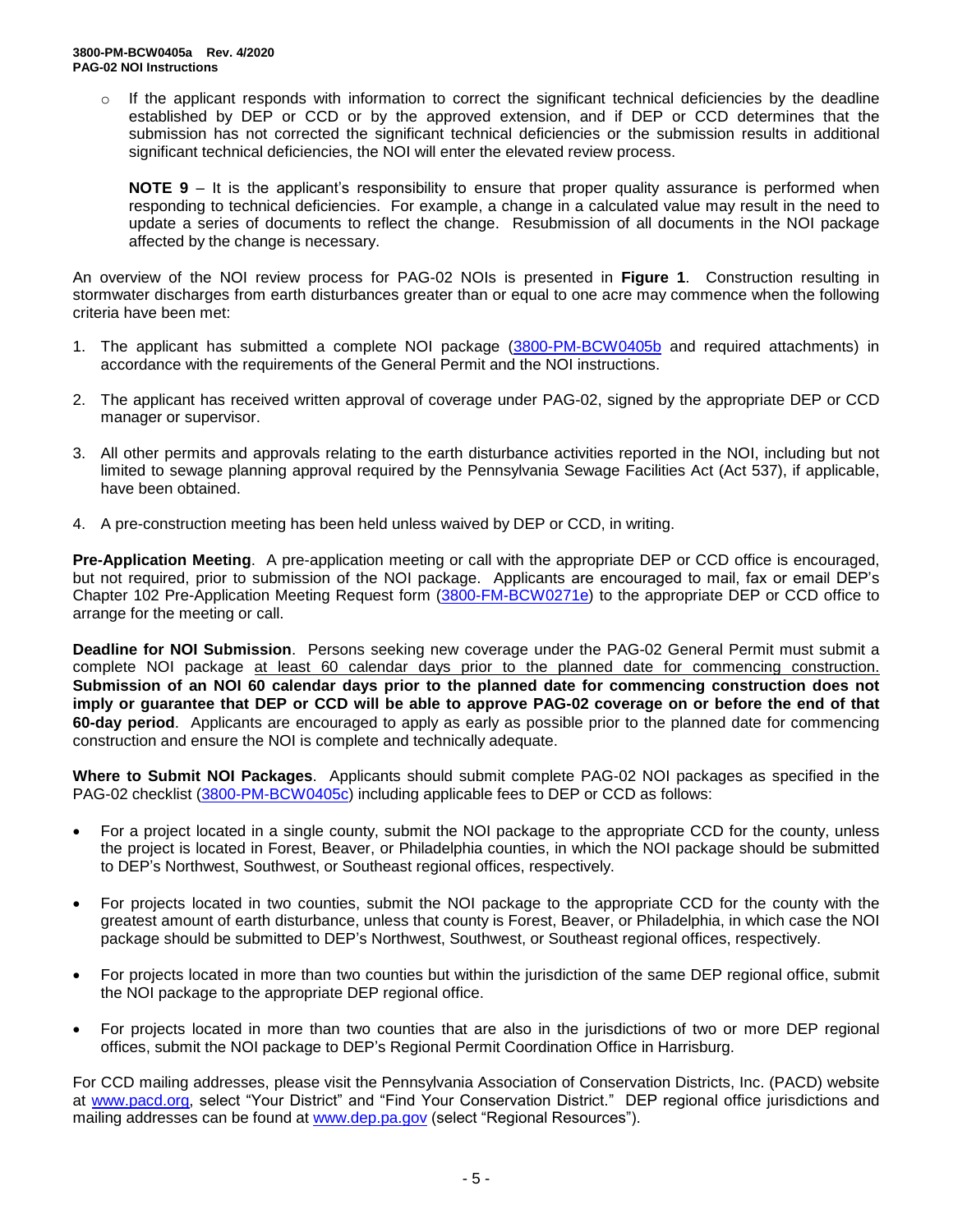Applicant Responds to Technical NOI is Returned; Applicant May<br>Submit IP Application Applicant Responds to Technical<br>Deficiency Notice by Deadline<br>Provided NOI is Returned; Applicant May NOI Enters Elevated Review Deficiency Notice by Deadline Applicant Corrects Technical NOI Enters Elevated Review **NOI Enters Elevated Review** Applicant Corrects Technical **NOI Enters Elevated Review** Submit IP Application Deficiencies **Deficiencies** Process Process YES *NO NO NO YES YES YES YES* DEP or CCD Takes Final Action DEP or CCD Determines There DEP or CCD Takes Final Action DEP or CCD Determines There DEP or CCD Determines There DEP or CCD Determines There DEP or CCD Notifies Applicant DEP or CCD Notifies Applicant Are Significant Completeness Are Significant Completeness that Project is Ineligible for<br>PAG-02 that Project is Ineligible for on NOI (Approve or Deny) Are Significant Technical on NOI (Approve or Deny) Are Significant Technical DEP or CCD Conducts DEP or CCD Conducts **Technical Review** Technical Review Deficiencies Deficiencies **Deficiencies Deficiencies** *NO NO NO YES YES* Applicant Submits Information to<br>Complete NOI Applicant Submits Information to Incompleteness Letter and 60 NOI is Denied; Applicant May Incompleteness Letter and 60 NOI is Denied; Applicant May Applicant Responds During<br>Deficiency Correction Period Applicant Responds During Deficiency Correction Period Calendar Day Deficiency Calendar Day Deficiency Applicant Submits NOI Applicant Submits NOI Correction Period Correction Period Complete NOI Resubmit NOI Resubmit NOI g *YES NO* Pre-Application Meeting or Call<br>with DEP or CCD (Encouraged) Pre-Application Meeting or Call with DEP or CCD (Encouraged) NOI is Withdrawn; Applicant<br>May Resubmit NOI NOI is Withdrawn; Applicant May Resubmit NOI

Figure 1: Overview of PAG-02 Administrative Process **Figure 1: Overview of PAG-02 Administrative Process**

**3800-PM-BCW0405a Rev. 12/2019**

3800-PM-BCW0405a Rev. 12/2019

**PAG-02 NOI Instructions**

PAG-02 NOI Instructions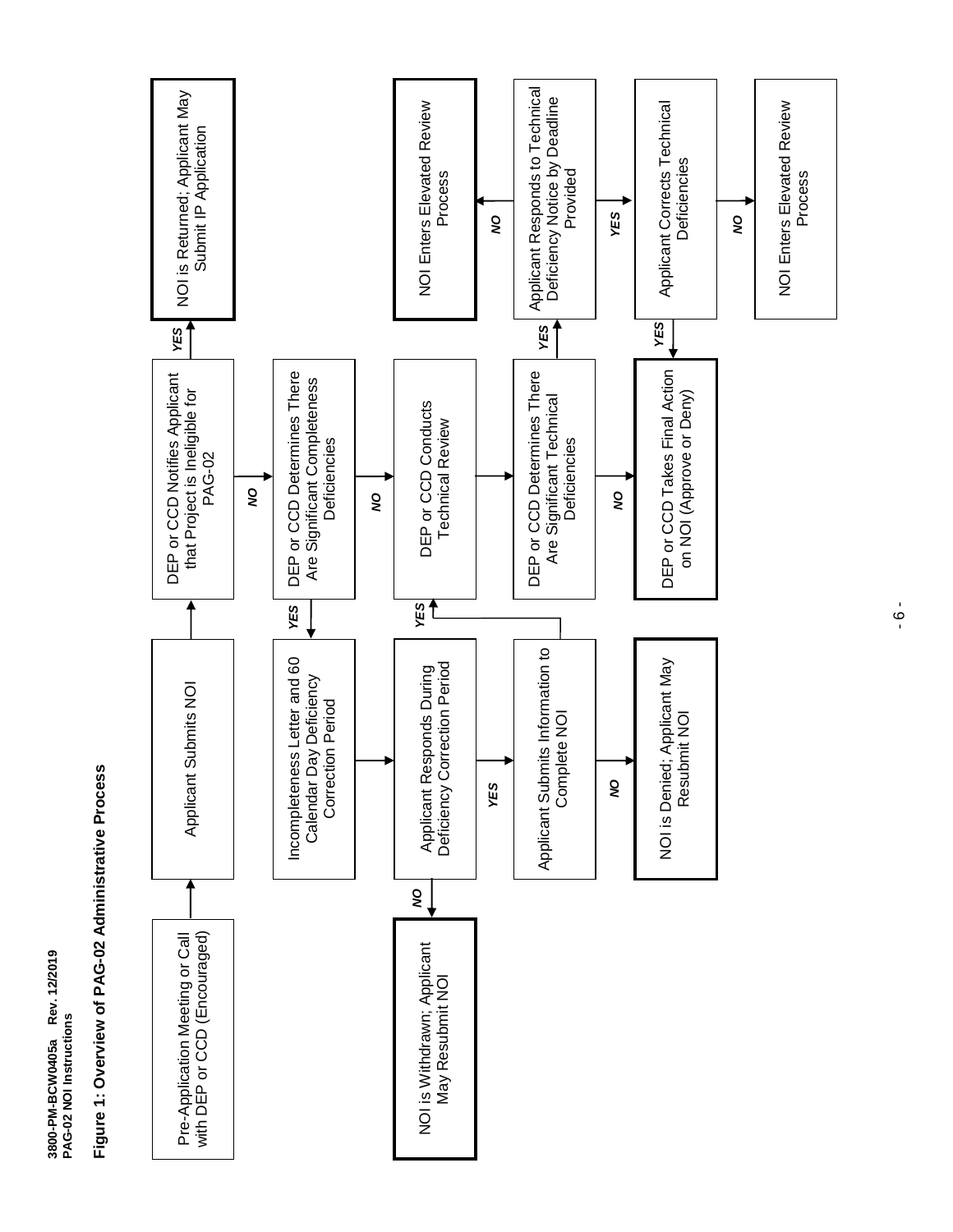**NOI Fees**. The following fees are applicable to the submission of a PAG-02 NOI:

Disturbed Acreage Fee: The applicant must submit a disturbed acreage fee in the form of a check or money order with the NOI package. The amount of the disturbed acreage fee is determined by multiplying the number of disturbed acres (where acres is rounded to the closest whole number) by \$100. For example, if 1.5 acres will be disturbed, round to 2 acres and submit a check or money order in the amount of \$200. This fee is made payable to the Commonwealth of Pennsylvania Clean Water Fund.

Administrative Filing Fee: The applicant must submit an administrative filing fee in the form of a check or money order with the NOI package in the amount of \$500. This fee is made payable to the county Clean Water Fund for the CCD in the county where the NOI was submitted. If the NOI is submitted to DEP, then this fee is made payable to the Commonwealth of Pennsylvania Clean Water Fund.

**NOTE 10** – The check or money order for the administrative filing fee must be separate from the check or money order for the disturbed acreage fee.

**NOTE 11** – If a CCD will be conducting the PAG-02 NOI review, additional fees may apply and a separate CCD application form may be needed. Please check the appropriate CCD website or otherwise contact the CCD for the latest fee schedule.

Fee Exemptions: In accordance with 25 Pa. Code § 102.6(b)(4), any federal or state agency or independent state commission that provides funding for program administration by DEP through the terms and conditions of a mutual agreement may be exempt from the NOI fees identified above. At this time, DEP, EPA, the Pennsylvania Turnpike Commission, the Pennsylvania Fish and Boat Commission, the Department of Conservation and Natural Resources, and the Pennsylvania Department of Transportation (PennDOT) are agencies that meet this requirement.

**County and Municipal Notification**. All applicants must submit County [\(3800-FM-BCW0271b\)](http://www.depgreenport.state.pa.us/elibrary/GetFolder?FolderID=2713) and Municipal [\(3800-FM-BCW0271c\)](http://www.depgreenport.state.pa.us/elibrary/GetFolder?FolderID=2713) Notification forms as attachments to the NOI. These forms serve two purposes: 1) to provide notice under Act 14 of planned land development activities requiring a DEP permit; and 2) to provide information to DEP or CCD concerning consistency with county and municipal plans and ordinances pursuant to Acts 67, 68, and 127 of 2000 (P.L. 483, P.L. 495, and P.L. 940)

In the event that an applicant has submitted the Notification forms to the appropriate county and municipality, but the county and/or municipality have not completed, signed and returned the forms to the applicant within 30 days, the applicant may submit the PAG-02 NOI to DEP or CCD with the following documentation: 1) copies of the County and Municipal Notification forms that were submitted to the county and municipality, in which the applicant's section is complete and signature provided; and 2) proof of receipt by the county and/or municipality (i.e., copies of returned registered mail receipts or other suitable documentation). DEP or CCD will consider county and municipal notification to be complete upon receipt of these items. If the county and/or municipality does complete and sign the Notification form(s) and return them to the applicant prior to DEP or CCD taking a final action on the NOI, the applicant must submit these forms to DEP or CCD to supplement the NOI.

**PNDI Receipt**. Applicants for PAG-02 coverage must submit a Pennsylvania Natural Diversity Inventory (PNDI) receipt with the NOI package along with copies of correspondence from jurisdictional agencies, if applicable. Applicants must visit [www.naturalheritage.state.pa.us,](http://www.naturalheritage.state.pa.us/) select Conservation Explorer, and utilize the PNDI Environmental Review tool to generate a PNDI receipt (draft receipts are not acceptable). The PNDI receipt must be up to date and not scheduled to expire prior to the anticipated commencement of construction. The PNDI receipt will indicate one of the following outcomes:

- **No Known Impact** Nothing further required.
- **Conservation Measures** Nothing further required.
- **Avoidance Measures** The applicant must sign the PNDI receipt, indicating that the applicant can and will fulfill the Avoidance Measures for the project, and the Avoidance Measures must be identified in the Erosion and Sediment Control Plan (E&S Plan) and/or Post-Construction Stormwater Management Plan (PCSM Plan) as applicable. If the applicant cannot or chooses not to meet the Avoidance Measures, the applicant must follow the same process for Potential Impact described below.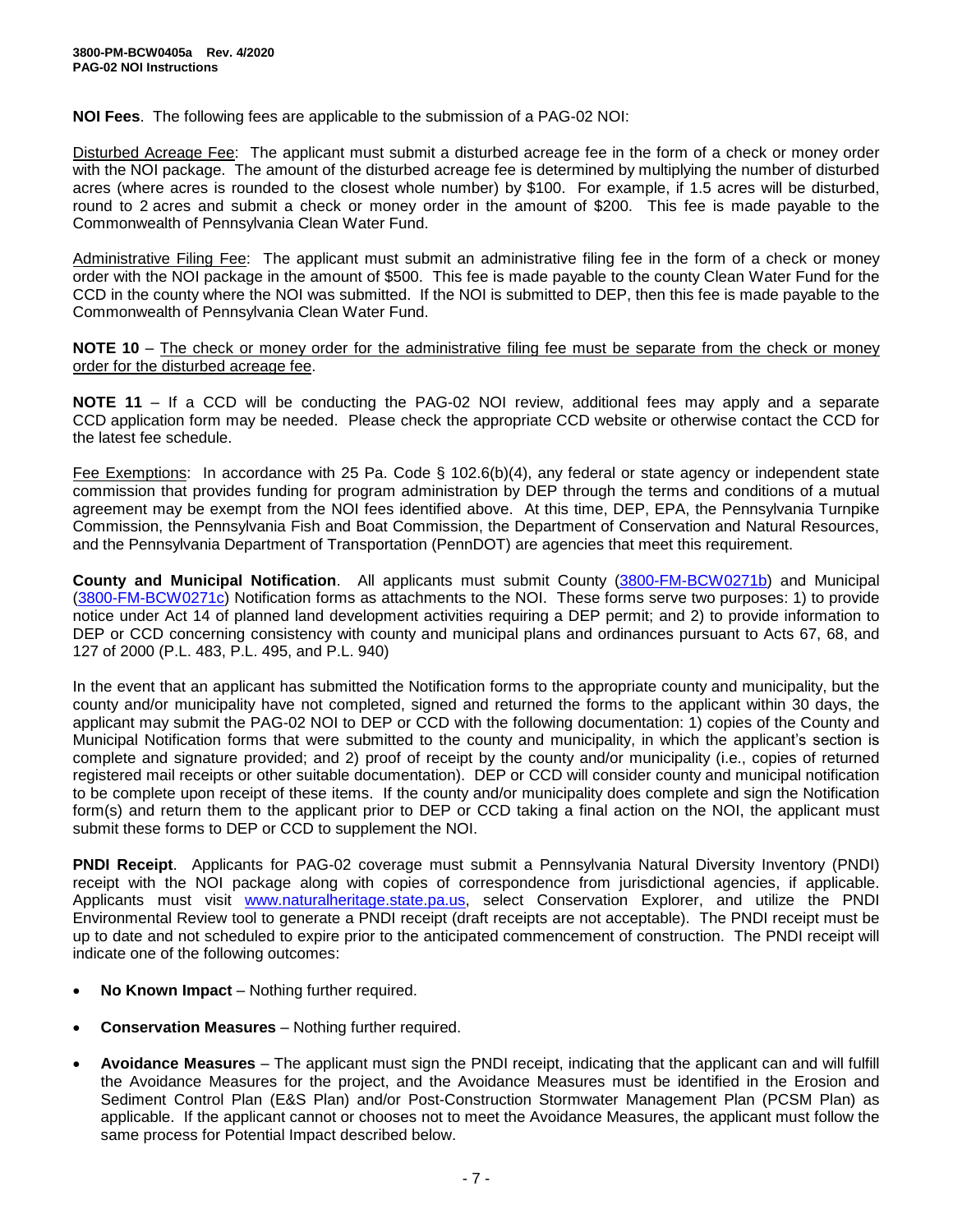**Potential Impact** – In addition to the PNDI receipt, the applicant must provide the clearance letter(s) from the jurisdictional agencies identified in the PNDI receipt.

It is recommended that the PNDI process be completed prior to submission of a PAG-02 NOI to avoid the potential for delays and overall project risks. However, DEP will allow for a concurrent review for PAG-02 NOIs. Under the concurrent review process, the applicant may submit the PNDI receipt with the PAG-02 NOI and then, if necessary, work on obtaining clearance letters from jurisdictional agencies identified in the PNDI receipt during the review period. DEP or CCD will not, however, issue approval of coverage under PAG-02 until the clearance letter(s), if applicable, are submitted to supplement the NOI. It is noted that clearance applies to threatened and endangered species only (i.e., not species of special concern).

**Site Restoration**. For the purpose of this General Permit, site restoration projects can be characterized by one or more of the following criteria:

• Projects that will restore the area of earth disturbance to approximate original condition or will not have impervious surfaces.

**NOTE 12** – Restoration from forest (pre-construction) to meadow (post-construction) is considered acceptable.

**NOTE 13** – Runoff flows may not be concentrated following earth disturbance where such concentrated flows did not exist prior to earth disturbance.

- Environmental enhancement projects, such as wetland mitigation projects, stormwater retrofits and stream restoration projects.
- Slope stabilization projects not associated with a road maintenance activity.
- Slope flattening, not associated with a road maintenance activity, that changes the grade of the site, but does not significantly change the runoff characteristics.
- Spoil or borrow areas that will be covered with vegetation equivalent to a meadow in good condition or will be forested/wooded.
- Land clearing and grading for the sole purpose of creating vegetated open space such as parks and fields, excluding projects that alter hydrology from pre- to post-construction conditions.
- Athletic fields (i.e., natural grass) that do not alter hydrology from pre- to post-construction conditions.
- Demolition projects where vegetation will be established and no redevelopment is planned.

When these criteria are met the project qualifies for a site restoration plan under 25 Pa. Code § 102.8(n) to satisfy PCSM Plan requirements.

**Preparedness, Prevention and Contingency Plan**. In accordance with 25 Pa. Code § 102.5(l), a person shall prepare and implement a site-specific Preparedness, Prevention, and Contingency (PPC) Plan when storing, using or transporting materials including: fuels, chemicals, solvents, pesticides, fertilizers, lime, petrochemicals, wastewater, wash water, core drilling wastewater, cement, sanitary wastes, solid wastes or hazardous materials onto, on or from the project site during earth disturbance activities. Submission of a PPC Plan is not required with the NOI, but must be made available to DEP or CCD upon request (e.g., as part of a site inspection) if the materials listed above are stored, used, or transported.

**Operators/Co-Permittees**. In accordance with 25 Pa. Code § 102.5(h), operators who are not the permittee shall be co-permittees. An operator is a person who has oversight responsibility of earth disturbance activities on a project site or a portion thereof who has the ability to make modifications to the E&S Plan, the PCSM Plan, or site specifications and/or has day-to-day operational control over earth disturbance activities to ensure compliance with the E&S or PCSM Plans.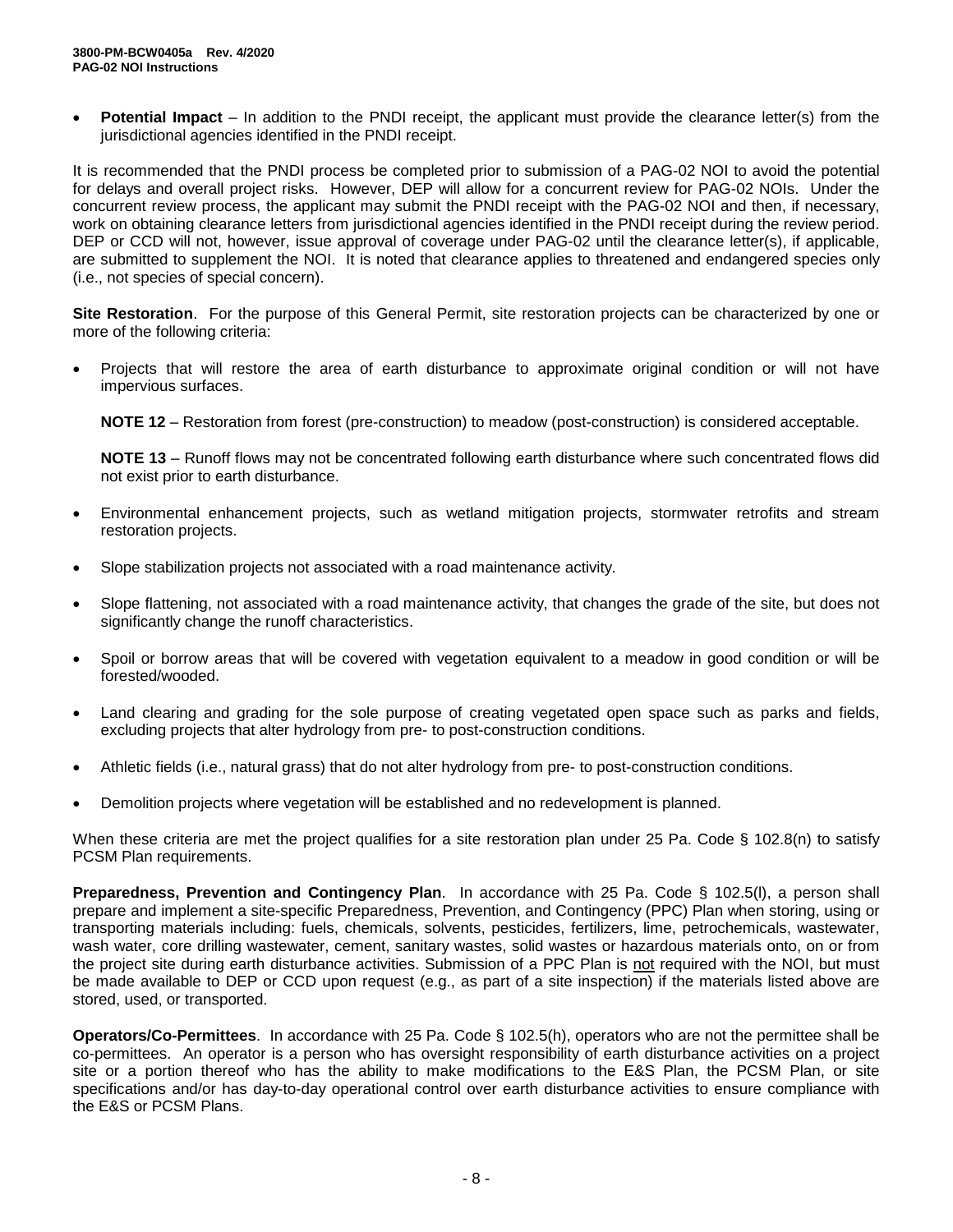#### **3800-PM-BCW0405a Rev. 4/2020 PAG-02 NOI Instructions**

For example, if a gas station/convenience store company submits a PAG-02 NOI package and the package is approved by DEP or CCD, the gas station/convenience store company becomes the permittee. If the gas station/convenience store company hires a general contractor to oversee site construction, the general contractor becomes an operator. The general contractor may then hire an excavating company to handle the bulk earth disturbance, who also becomes an operator. However, if the general contractor hires an electrical contractor to install an underground electric line, the electrical contractor would not become an operator.

If operator(s) are known by the applicant at the time of NOI submission, the name(s) of the operator(s) should be identified on and sign the NOI. Upon approval of coverage, the operator(s) identified in the NOI will become copermittee(s). Following approval of coverage, every time an operator is selected for a project with PAG-02 General Permit coverage, the permittee(s) and the operator(s) must complete and sign the Co-Permittee Acknowledgement Form for Chapter 102 Permits [\(3800-FM-BCW0271a\)](http://www.depgreenport.state.pa.us/elibrary/GetFolder?FolderID=2713) prior to commencing earth disturbance work. These forms must be retained by the permittee(s) and must be sent to the appropriate DEP or CCD office prior to the co-permittee commencing earth disturbance work. If an operator completes their job responsibilities, the operator may elect to terminate its responsibilities under the PAG-02 General Permit prior to submission of a Notice of Termination (NOT) by the permittee by completing and signing a Co-Permittee Liability Release form [\(3800-FM-BCW0271\)](http://www.depgreenport.state.pa.us/elibrary/GetFolder?FolderID=2713). These forms must also be signed and retained by the permittee and must be sent to the appropriate DEP or CCD office when the forms are fully signed. Note that the co-permittee cannot be released from liability under the NPDES permit unless approved by the permittee.

**Amendments to Approved Coverage**. Following commencement of coverage under the PAG-02 General Permit, construction plans may change. If, despite the changes, the project remains eligible for PAG-02 coverage, the permittee can amend coverage under PAG-02. If the changes will result in the project being ineligible for PAG-02 coverage, the permittee must provide DEP or CCD with written or verbal notification of the permittee's intention to submit an individual permit application. For the types of changes that qualify for Major and Minor Amendments and the application or NOI requirements for the amendments, refer to DEP's Frequently Asked [Questions \(FAQ\) for](http://files.dep.state.pa.us/Water/BPNPSM/StormwaterManagement/ConstructionStormwater/Chapter_102_Permit_Amendments_FAQ.pdf)  Chapter 102 [Permit Amendments.](http://files.dep.state.pa.us/Water/BPNPSM/StormwaterManagement/ConstructionStormwater/Chapter_102_Permit_Amendments_FAQ.pdf) Permittees who are unsure whether proposed changes constitute a Major or Minor Amendment should contact the appropriate DEP or CCD office.

**Off-Site Support Activities**. Off-site support activities are not required to be contiguous to the project site for PAG-02 eligibility. If the permittee plans to utilize multiple off-site support activity locations, earth disturbances resulting from these off-site support activities are cumulative if they are located no more than one-quarter (0.25) mile apart. If located more than one-quarter mile apart, activities at off-site support locations are considered discrete construction activities, unless contiguous to the project site. For example, the construction of a new road will involve three off-site staging and material handling areas. Two areas are located within 1,000 feet of each other, and the third will be located one-half (0.5) mile away and not contiguous to the road project site. Earth disturbance associated with the two areas within 1,000 feet of each other will be considered part of the original project site disturbance, while the third area will be considered a standalone construction site, subject to E&S controls and a permit if necessary.

For off-site support activities that discharge wastewater, the permittee must apply for and obtain an Individual NPDES Permit under Chapter 92a.

**Earth Disturbance Threshold**. Other than agricultural plowing and tilling, animal heavy use areas, timber harvesting, oil and gas, and road maintenance activities, DEP considers earth disturbances exceeding 0.99 acre as needing NPDES permit coverage due to the likelihood that actual earth disturbance during construction will meet or exceed the one-acre threshold for a permit under 25 Pa. Code § 102.5. For example, proposed earth disturbances of 0.999, 0.995 and 0.991 acre will be rounded up to one acre and a permit would be required. Disturbances of 0.99 acre and smaller would not require a permit, unless part of a portion, part, or stage of a larger common plan of development or sale or otherwise required by DEP in accordance with federal regulations.

**Area of Earth Disturbance**. Applicants must calculate the area of earth disturbance based on the area associated with earth disturbance activity as defined in 25 Pa. Code § 102.5. The area of earth disturbance does not include areas used for temporary storage of materials, products, or equipment associated with a project involving earth disturbance if the storage activity in itself does not disturb the land. For example, the temporary use of a field to store pipe and related materials for utility construction does not constitute an earth disturbance if the field is not disturbed prior to, during, or following the storage activity.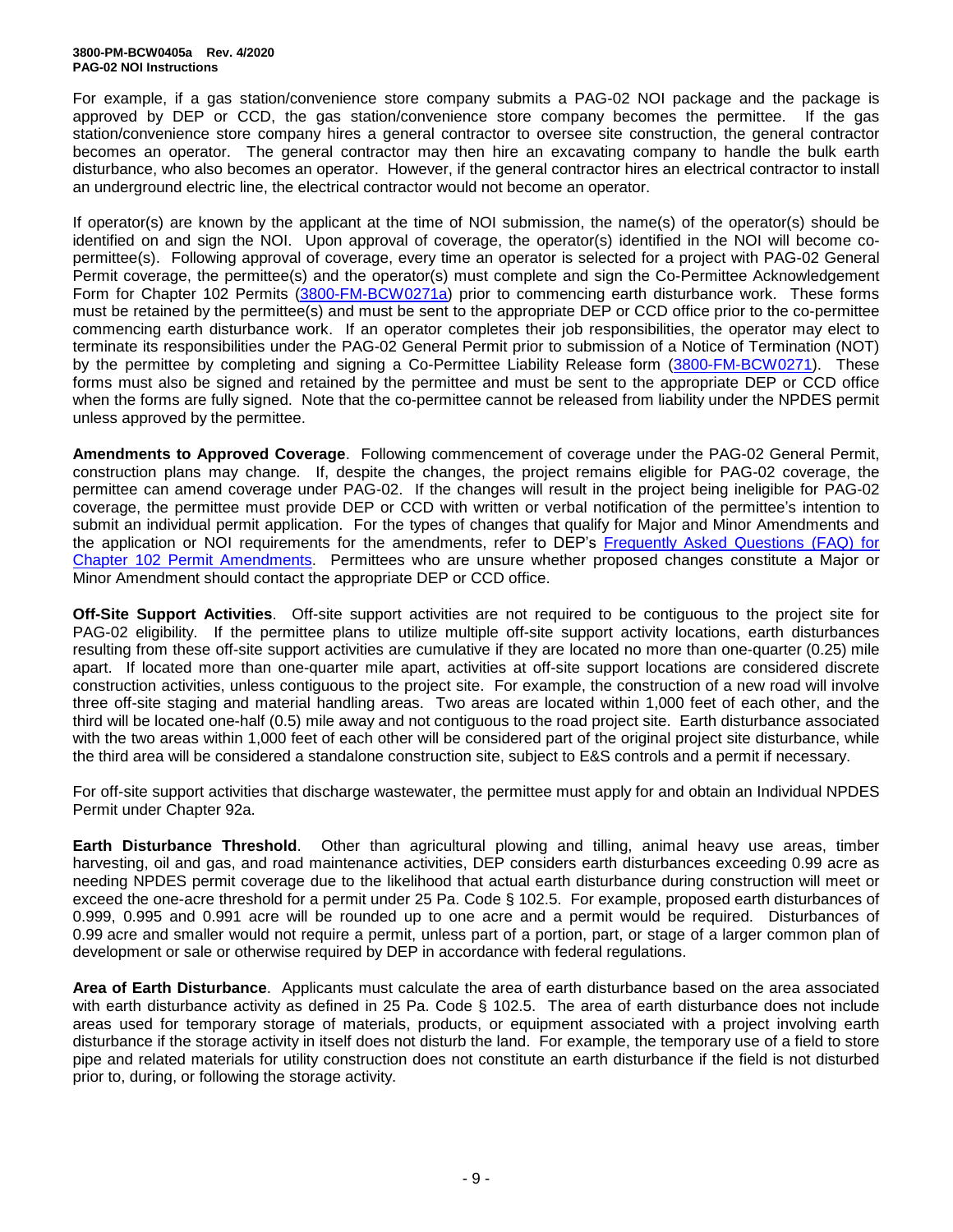**E&S Requirements for Runoff from Off-Site Areas**. For E&S purposes, a person proposing an earth disturbance activity must minimize the potential for accelerated erosion and sedimentation due to stormwater runoff from 1) the project site, and 2) all areas outside of the project site (i.e., off-site areas) in which stormwater flows onto the project site.

- If stormwater from off-site areas is diverted around a project site, the person proposing an earth disturbance activity is responsible for ensuring adequate BMPs are installed and maintained to prevent accelerated erosion concerns at the location where such stormwater is diverted and discharged to, unless the responsibility is agreed to by a different party. Such agreement must be retained by the permittee and made available to DEP or CCD upon request.
- If off-site stormwater is diverted to a storm sewer, the person proposing an earth disturbance is responsible for acquiring permission to discharge to the storm sewer. Such permission must be retained by the permittee and made available to DEP or CCD upon request.
- If off-site stormwater is diverted to a surface water, the person proposing an earth disturbance activity, or a different party if agreed to, must ensure measures are taken to prevent accelerated stream bank erosion, downstream flooding, deposition of pollutants, or other impacts that may cause or contribute to an impairment of the surface water. Such measures and demonstration should be included in the E&S Plan attached to the NOI.

**PCSM Requirements for Runoff from Off-Site Areas**. For PCSM purposes, a person proposing an earth disturbance activity that requires permit coverage must manage stormwater for volume, rate, and water quality across the project site and all off-site areas in which stormwater flows onto the project site.

- For runoff from off-site areas that is diverted around a project site or diverted to a storm sewer or a surface water, follow E&S requirements identified above.
- Runoff from off-site areas that is not diverted around a project site must be managed by the person proposing an earth disturbance activity. Calculations relating to volume, water quality, and peak rate do not need to include offsite stormwater in order to demonstrate compliance with Chapter 102; however, the design of BMPs must include consideration of the receipt of any off-site stormwater. For example, a BMP may include a bypass to release a volume of water equivalent to the volume received from off-site sources, as long as measures are taken to prevent accelerated stream bank erosion, downstream flooding, deposition of pollutants, or other impacts that may cause or contribute to an impairment.

**Common Plan of Development or Sale**. A common plan of development or sale may be considered any announcement or piece of documentation (e.g., sign, public notice or hearing, advertisement, drawing, permit application, zoning request, computer design) or physical demarcation (e.g., boundary signs, lot stakes, surveyor markings) indicating construction activities may occur on the same or contiguous tax parcels. For DEP's approach to Chapter 102 permitting of common plans of development or sale, refer to DEP's [Frequently Asked Questions \(FAQ\)](http://files.dep.state.pa.us/Water/BPNPSM/StormwaterManagement/ConstructionStormwater/Common_Plan_FAQ.pdf)  for Chapter 102 [Common Plan of Development](http://files.dep.state.pa.us/Water/BPNPSM/StormwaterManagement/ConstructionStormwater/Common_Plan_FAQ.pdf) or Sale.

**NOTE 14** – Where DEP or CCD determines that an entity has sold property to others in the interests of eliminating the need for a permit for an earth disturbance activity involving a larger common plan of development or sale, DEP or CCD may require the person proposing to conduct the earth disturbance activity to apply for and obtain a permit prior to commencing the earth disturbance activity.

**Other Requirements**. The applicant is expected to download the PAG-02 General Permit from DEP's website and read and understand it prior to submitting an NOI. The applicant should contact DEP or CCD if clarification of General Permit requirements is needed. A permittee is expected to download and utilize DEP's Chapter 102 Site Inspection Report [\(3800-FM-BCW0271d\)](http://www.depgreenport.state.pa.us/elibrary/GetFolder?FolderID=2713) throughout construction; alternative formats containing identical information are acceptable. The permittee will be required to submit an NOT [\(3800-PM-BCW0229b\)](http://www.depgreenport.state.pa.us/elibrary/GetFolder?FolderID=3668) following completion of the earth disturbance activity and permanent stabilization.

In addition, the permittee may require the use of other DEP forms throughout construction, including but not limited to:

• [3800-FM-BCW0271](http://www.depgreenport.state.pa.us/elibrary/GetFolder?FolderID=2713) – Co-Permittee Liability Release form. May be used by an operator that is a co-permittee, or any other co-permittee, to report termination of responsibility under a permit. May not be used by the applicant of a NOI who becomes a permittee.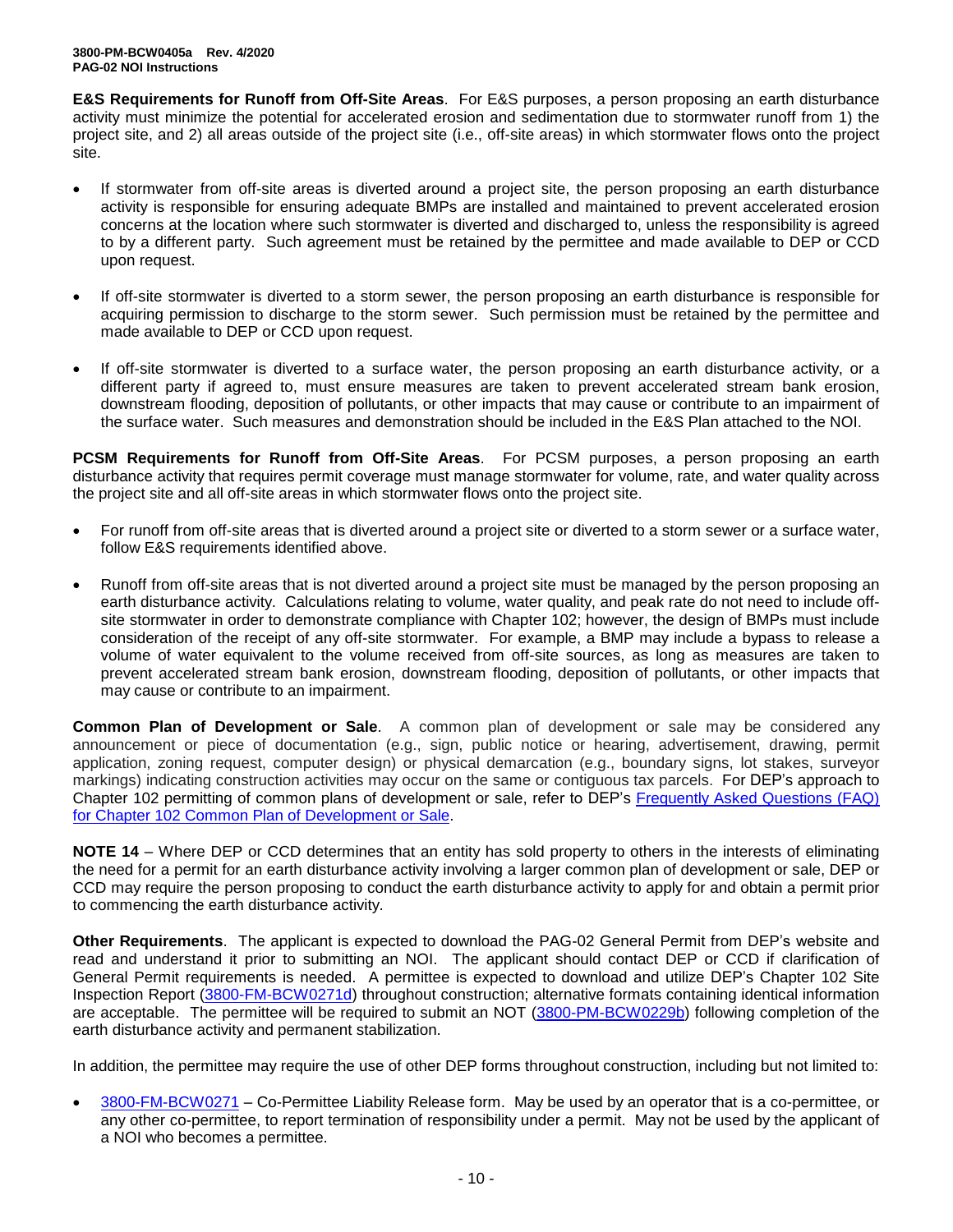- [3800-FM-BCW0271a](http://www.depgreenport.state.pa.us/elibrary/GetFolder?FolderID=2713) Co-Permittee Acknowledgement Form for Chapter 102 Permits. Must be used when an operator will commence earth disturbance activities and must be a co-permittee.
- [3800-PM-BCW0041](http://www.depgreenport.state.pa.us/elibrary/GetFolder?FolderID=3665) Application for NPDES or WQM Permit Transfer. Must be used when the applicant of an NOI, who becomes the permittee, elects to transfer permit coverage to another person.
- [3000-FM-OWP0100](http://www.depgreenport.state.pa.us/elibrary/GetDocument?docId=1445675&DocName=PA%20STREAM%20BUFFER%20TRACKING%20FORM.PDF%20%20%3Cspan%20style%3D%22color%3Agreen%3B%22%3E%3C%2Fspan%3E%20%3Cspan%20style%3D%22color%3Ablue%3B%22%3E%3C%2Fspan%3E) PA Stream Buffer Tracking form. Must be used when the applicant will utilize a voluntary riparian forest buffer.

If any of these situations apply, these forms would be submitted to the DEP or CCD office in which the NOI was submitted.

In addition, prior to construction the permittee must ensure that all other necessary permits and approvals associated with the construction and earth disturbance activities have been obtained, including Act 537 sewage planning approvals where applicable. A pre-construction meeting must be held prior to construction, unless waived by DEP or CCD.

### **NOI – GENERAL INFORMATION**

The NOI form, including required attachments, must be completed in its entirety in accordance with these instructions for all new projects (i.e., when the NOI Type is "New").

For an NOI Type of Major Amendment, the entire NOI must be completed in accordance with these instructions **and any new or updated information must be in bold text or otherwise highlighted for the reviewer**. The proposed change(s) should be described in the Project Description field.

For an NOI Type of Minor Amendment, the General Information, Applicant Information, Eligibility Information, Compliance History, and the Certification for PAG-02 Applicants sections must be completed, at a minimum. Additionally, any other section of the NOI must be completed if the information contained within that section has been updated as part of the amendment, **and the updated information must be in bold text or otherwise highlighted for the reviewer**. The proposed change(s) should be described in the Project Description field.

For an NOI Type of Renewal, the General Information, Applicant Information, Eligibility Information, Compliance History, and the Certification for PAG-02 Applicants sections must be completed. Additionally, the permittee must attach a letter specifying that the previously approved E&S and PCSM Plans have not been revised, an indication of what work has been completed and what work remains on the project site, and verification that the permittee remains eligible for coverage under the General Permit.

- 1. **NOI Type**. Check the appropriate box to indicate whether the NOI is for a new project (new earth disturbance not covered by an existing DEP-issued or CCD-issued Chapter 102 permit), renewal of an existing Chapter 102 permit, a Major Amendment, or a Minor Amendment. If the box for Renewal, Major Amendment or Minor Amendment is checked, enter the Permit ID Number of the permit coverage the applicant seeks to renew or amend.
- 2. **Primary NAICS Code**. Provide the appropriate six-digit North American Industry Classification System (NAICS) code that represents the primary economic activity of the project site. The NAICS codes can be found on the NAICS section of the United States Census Bureau's website at [www.census.gov/eos/www/naics](http://www.census.gov/eos/www/naics) (the "Downloads" list on the left side of the screen contains the most recent list).
- 3. **Additional NAICS Code(s).** Provide any other applicable six-digit NAICS code(s) that represents the economic activity of the project site. More than one six-digit code may be entered into the box provided.
- 4. **Project Description**. Enter a brief narrative of the project in the space provided or otherwise submit an attachment with a description of the project. Explain the purpose of the earth disturbance activities and construction objectives for the project.

**NOTE 15** – For NOIs associated with amendments, provide a detailed description of the changes to the project being sought under the amendment.

5. **Site Restoration**. Check the box if the project meets the criteria of a site restoration project as identified in these instructions across the entire project site.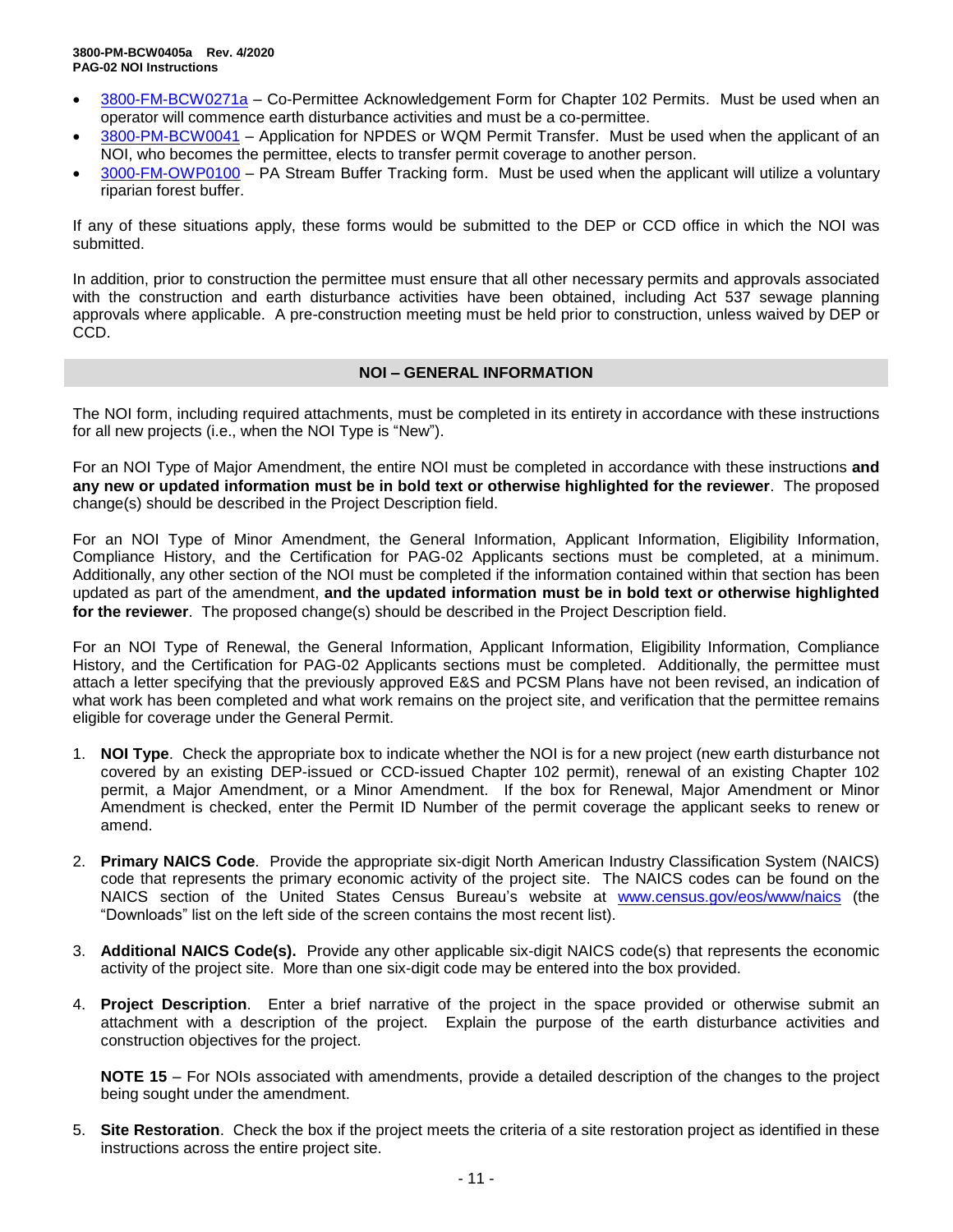6. **Common Plan of Development or Sale**. Check the box if the project is part of a larger common plan of development or sale. If checked, specify the anticipated number of phases in the project and the number of phases that have already been completed, currently under construction, or currently under existing PAG-02 coverage (amendments only). For the purpose of this question, the term "phase" is used to describe a portion of a common plan of development or sale that is incorporated into General Permit coverage following initial approval through a major amendment to that coverage.

#### **NOI – APPLICANT INFORMATION**

The NOI form assumes that there is one applicant for PAG-02 coverage. If there are co-applicants, complete this section for all co-applicants by including additional pages in the NOI package. If permit coverage is authorized coapplicants will become dual permittees, meaning that they will both hold the permit coverage equally together. Operators, as defined at 25 Pa. Code § 102.1, do not need to complete the Applicant Information section of the NOI. A separate section is to be completed for operators.

1. **Organization Name or Registered Fictitious Name**. Applicants other than individuals must provide the name under which they conduct the activity or business for which the permit or other authorization will be issued.

Individuals should complete the "Organization Name" if they conduct their business or activity under a name other than their own (e.g., "Jones Construction Company" rather than "Mary Jones").

For partnerships, list the business name of the partnership as it appears on legal partnership papers.

If the applicant is an individual(s) or partnership, also provide the appropriate information on the individual name lines.

Registered Fictitious Names, as registered by the Pennsylvania Department of State, should list the owner of the fictitious name, along with the fictitious name in the following format: Owner of the fictitious name d/b/a Registered Fictitious Name.

- 2. **Employer ID#**. Also referred to as "Federal Tax ID#", the Employer ID# (EIN) aids DEP in identifying the organization and prevents duplicate data entry from occurring. This information is required for applicants other than individuals.
- 3. **Individual Last Name, First Name, MI, Suffix**. This information must be provided for applicants who are individuals or partnerships.
- 4. **Applicant Address**. Enter the mailing address of the applicant identified above; this should *not* include locational data that is not appropriate for a mail piece. In addition to the street number and name, PO Box #, RR #, Box # or Highway Contract # designations, use any appropriate designation and number to further define the mailing address of the applicant.
- 5. **Applicant City, State, ZIP**. Enter an appropriate city, borough, or town designation; do not enter a township designation in this area. Do *not* use abbreviations for the city name. Use the two-character abbreviation for the state. Include the four-digit extension to the ZIP code. If other than USA, provide the country.
- 6. **Applicant Contact Name**. Applicants that are organizations must provide the name of a person representing the applicant. This applicant contact must be an employee of the organization and must be located at the mailing address of the applicant and may receive correspondence on behalf of the applicant. This individual should be a high-level employee (e.g., CEO, VP, Operations Manager) or someone capable of answering questions regarding the organization such as EIN, fictitious name ownership, address data, related organizations, corporate changes, etc. Identify the full name of the applicant contact.
- 7. **Applicant Contact Title**. Enter the title of the applicant contact.
- 8. **Applicant Contact Phone**. Report the phone number, including any extension, of the applicant contact.
- 9. **Applicant Contact Email**. List the email address of the applicant contact.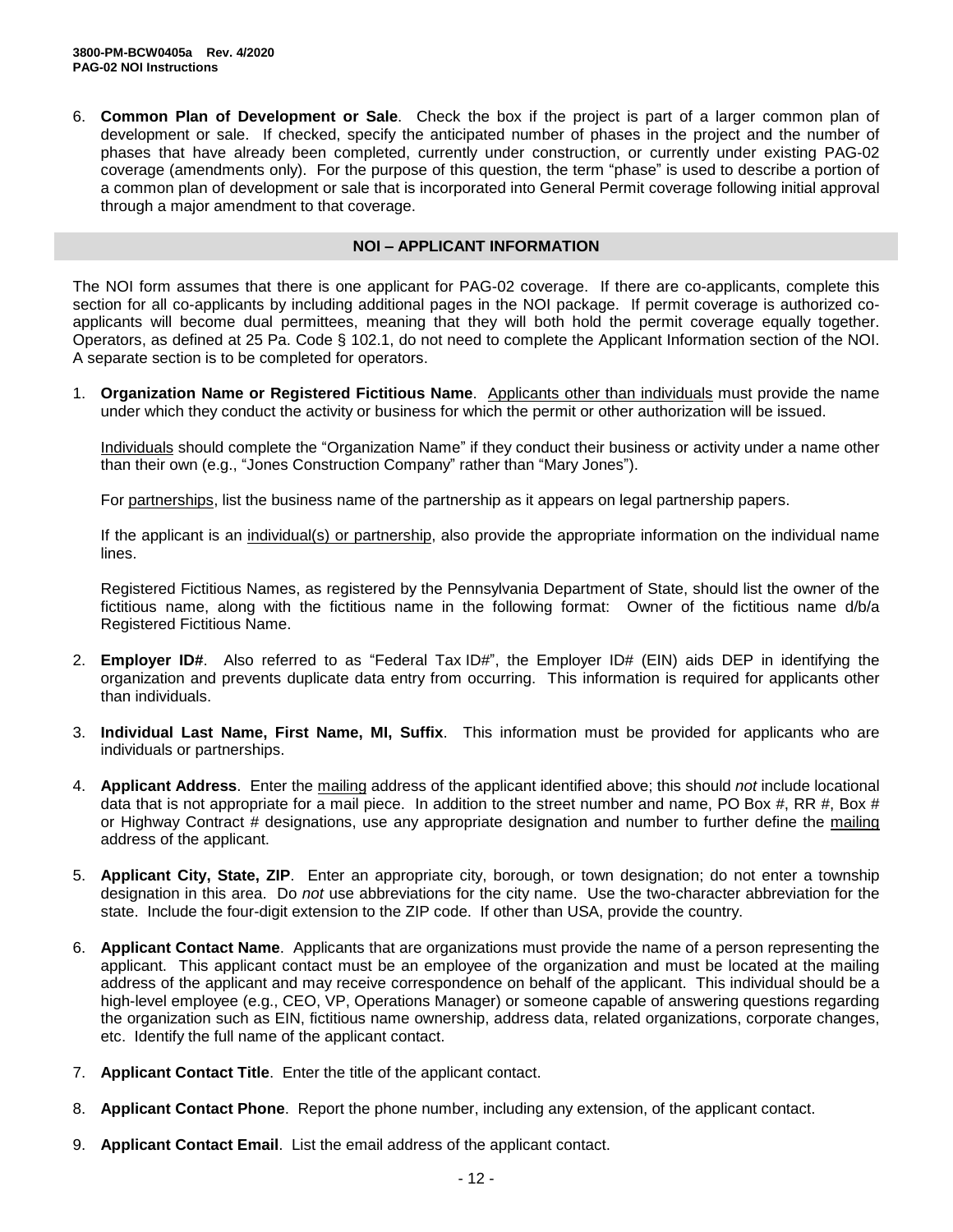- 10. **Applicant Contact Fax**. Enter the fax number of the applicant contact.
- 11. **Ownership**. Check the appropriate box to indicate the type of ownership associated with the project site.

#### **NOI – ELIGIBILITY INFORMATION**

Check the appropriate box for True or False in response to the statements listed relating to eligibility for PAG-02 coverage. In general, a response of False to any statement will render the applicant ineligible to use PAG-02.

#### 1. **Stormwater discharges from the project site will not drain to surface waters, including wetlands, that are classified for special protection**.

Identify the surface water(s) that will receive drainage from the earth disturbance area during and following construction, and visit DEP's [Statewide Existing Use Classifications website](https://www.dep.pa.gov/Business/Water/CleanWater/WaterQuality/StreamRedesignations/Pages/Statewide-Existing-Use-Classifications.aspx) to determine if those water(s) have existing uses of HQ) or (EV). If an existing use is not listed for the surface waters, review 25 Pa. Code §§ 93.9a to 93.9z to determine whether the surface waters are designated as HQ or EV. If either the existing or designated uses of the surface waters is HQ or EV, the applicant is ineligible to use PAG-02.

**NOTE 16** – Special protection waters include exceptional value wetlands as defined at 25 Pa. Code § 105.17. If any stormwater discharges will be to wetlands, the applicant is expected to determine whether the wetlands are exceptional value wetlands by consulting appropriate resources including but not limited to the Pennsylvania Fish and Boat Commission's list of wild (i.e., natural reproduction) trout waters, 25 Pa. Code Chapter 93, and other resources.

**NOTE 17** – If there will be no discharges to wetlands, applicants should rely solely on DEP's Existing Use website and 25 Pa. Code Chapter 93 in addressing this question.

2. **The applicant is not in violation of any DEP or EPA enforceable document, including any permit, schedule of compliance, consent assessment of civil penalty, or order at the project site or other sites or facilities owned or operated by the applicant in Pennsylvania, and has not shown a lack of ability or intention to comply with laws administered by DEP or EPA as indicated by past or continuing violations**.

If the applicant is presently in violation – as notified through a Notice of Violation, inspection report or other documentation from DEP or CCD or EPA – at any site or facility owned or operated by the applicant in Pennsylvania, and the violation has not been resolved through satisfaction of a settlement agreement, implementation of corrective action, payment of a civil penalty assessment, or satisfaction of the terms and conditions of any other enforcement action, the applicant should select False; otherwise select True. In general, where False is selected, the applicant will be ineligible to use PAG-02 unless it is determined by DEP or CCD that complying with the terms and conditions of PAG-02 will resolve the violation(s).

3. **The PNDI receipt indicates either 1) "No Impact", or 2) "Conservation Measures", or 3) "Avoidance Measures" that have been agreed to by the applicant, or 4) "Potential Impact" or "Avoidance Measures" not agreed to by the applicant but clearance letters from jurisdictional agencies are attached to the NOI or otherwise will be submitted prior to General Permit coverage**.

Applicants may select True where the PNDI search reveals No Known Impact or Conservation Measures, Avoidance Measures that will be fulfilled, or Potential Impact/Avoidance Measures where clearance letters from jurisdictional agencies have been or are expected to be received.

4. **Soils in the area of the earth disturbance are not contaminated at levels exceeding residential or nonresidential medium-specific concentrations (MSCs) in 25 Pa. Code Chapter 250 at residential or nonresidential construction sites, respectively, unless a site-specific standard has been met or evidence is provided that the contamination is naturally occurring or the result of widespread atmospheric deposition**.

Applicants with project sites having soil contamination exceeding MSCs may select True in response to this statement if appropriate documentation illustrating achievement of a site-specific standard or evidence of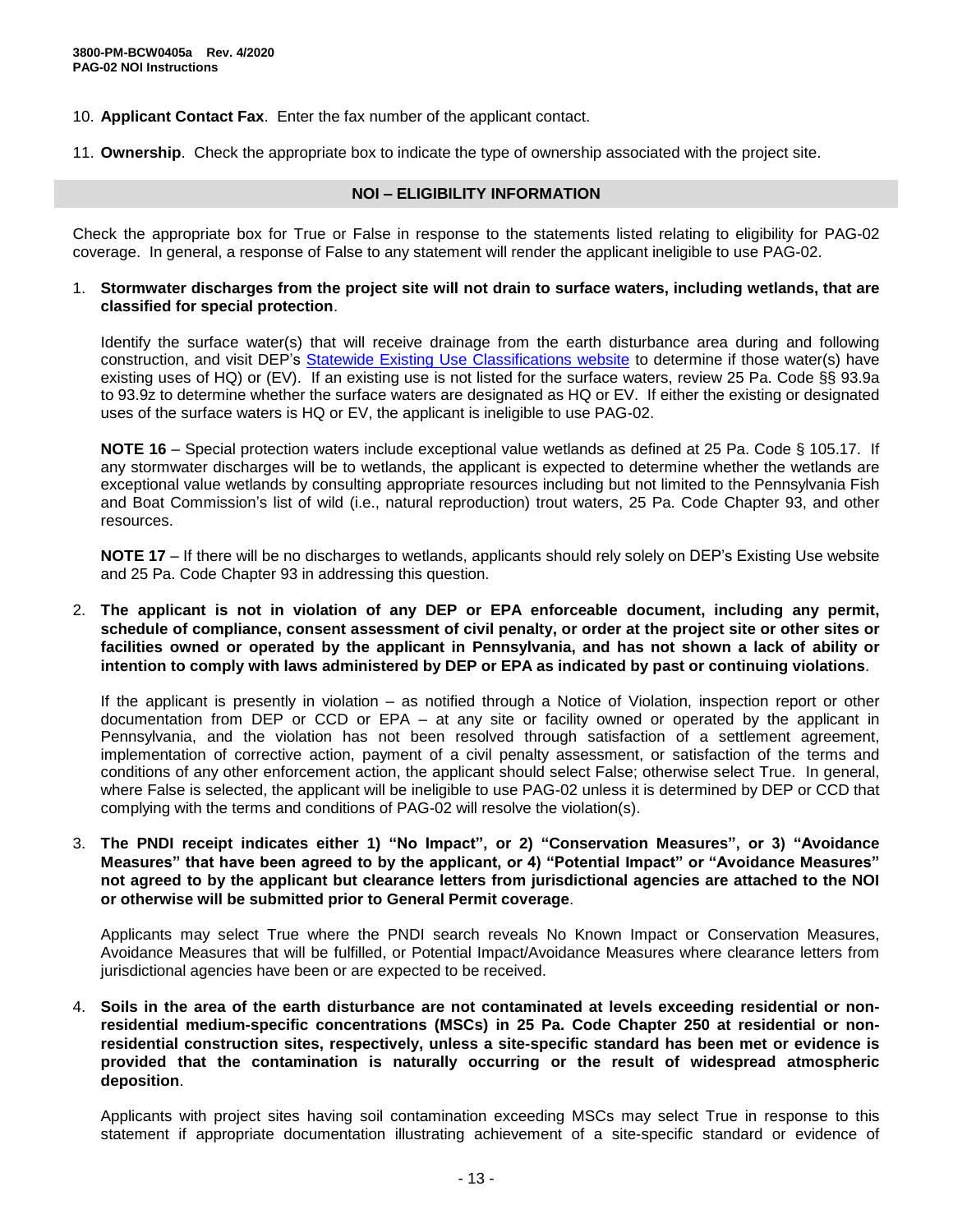naturally occurring contamination is attached to the NOI. If analytical testing has been conducted as a result of environmental due diligence, the applicant must attach the analytical results to the NOI.

5. **Stormwater will not be discharged to MS4 or CSO systems OR will be discharged to MS4 or CSO systems with no net change in volume, rate or water quality OR will be discharged to MS4 or CSO systems with a net change (i.e., increase) and written consent of the MS4 or CSO permittee**.

If stormwater will not be directed to an MS4 or a combined sewer system with combined sewer overflows (CSOs), select True. If stormwater will be directed to an MS4 or a CSO system, select True if there will either be no net change (i.e., increase) in stormwater volume, rate, or water quality (pollutant loading) or if there will be a net change but the applicant has received written consent from the MS4 or CSO permittee. If written consent has been received, the applicant should attach it to the NOI.

6. **All fill material imported to the project site will be clean fill or will be regulated fill that has been authorized for use on the project site by DEP's Waste Management Program or will be used on an Act 2 site in accordance with standards established by DEP's Land Recycling and Environmental Remediation Standards Program**.

Refer to DEP's Management of Fill Policy [\(258-2182-773\)](http://www.depgreenport.state.pa.us/elibrary/GetFolder?FolderID=4647) when responding to this statement.

7. **Stormwater discharges will not occur that would contain toxic or hazardous pollutants as defined in sections 307 and 311 of the Clean Water Act (33 U.S.C. §§ 1317 and 1321) or any other substance that – because of its quantity, concentration, or physical, chemical or infectious characteristics – may cause or contribute to an increase in mortality or morbidity in either an individual or the total population, or pose a substantial present or future hazard to human health or the environment when discharged into surface waters**.

Applicants may select True unless there is specific knowledge of toxic or hazardous pollutants that may be discharged during or following earth disturbance activities or unless chemicals such as flocculants will be introduced in a manner that is inconsistent with DEP's E&S Manual and DEP's Bureau of Clean Water has not provided approval.

8. **Stormwater will not be discharged to impaired waters caused by siltation, suspended solids, turbidity, water/flow variability, flow modification/alterations, or nutrients, or stormwater will be discharged to impaired waters but the applicant will implement non-discharge alternative(s) or ABACT BMPs**.

Applicants may select True where stormwater discharges will not be directed to surface waters identified as impaired in DEP's latest Integrated Report, or will be directed to impaired waters but the applicant will implement non-discharge alternative(s) or ABACT BMPs for E&S and PCSM. The latest Integrated Report is available on DEP's website (visit [www.dep.pa.gov,](../../../../../../../../../csolloway/AppData/Local/AppData/Local/Microsoft/Windows/INetCache/chriryder/AppData/Local/Microsoft/Windows/INetCache/Content.Outlook/Proposed%20Final%20Permit/www.dep.pa.gov) select "Businesses", "Water", "The Bureau of Clean Water", "Water Quality Standards", and "Integrated Water Quality Report").

9. **Stormwater will not be discharged to waters with an EPA-approved or established TMDL for siltation, suspended solids, or nutrients, or will be discharged to TMDL waters (including the Chesapeake Bay) but the applicant will implement non-discharge alternative(s) or ABACT BMPs and any applicable wasteload allocation (WLA) will be achieved**.

Applicants may select True where stormwater discharges will not be directed to surface waters with an EPAapproved or established TMDL, or will be directed to TMDL waters but the applicant will implement non-discharge alternative(s) or ABACT BMPs for E&S and PCSM and in the NOI includes a demonstration that any applicable WLA in the TMDL will be met. TMDLs are available on DEP's website (visit [www.ahs.dep.pa.gov/TMDL/\)](../../../../../../../../../csolloway/AppData/Local/AppData/Local/Microsoft/Windows/INetCache/chriryder/AppData/Local/Microsoft/Windows/INetCache/Content.Outlook/MEEHO6AK/www.ahs.dep.pa.gov/TMDL/).

### **NOI – EXISTING PERMITS**

List all permits that have been issued or are pending for this facility or project site by DEP or CCD or EPA within the past five years, including those that have been terminated. Attach a separate sheet as necessary. Include any NPDES and Water Quality Management (WQM) permits, Chapter 105 permits, and any other environmental permits.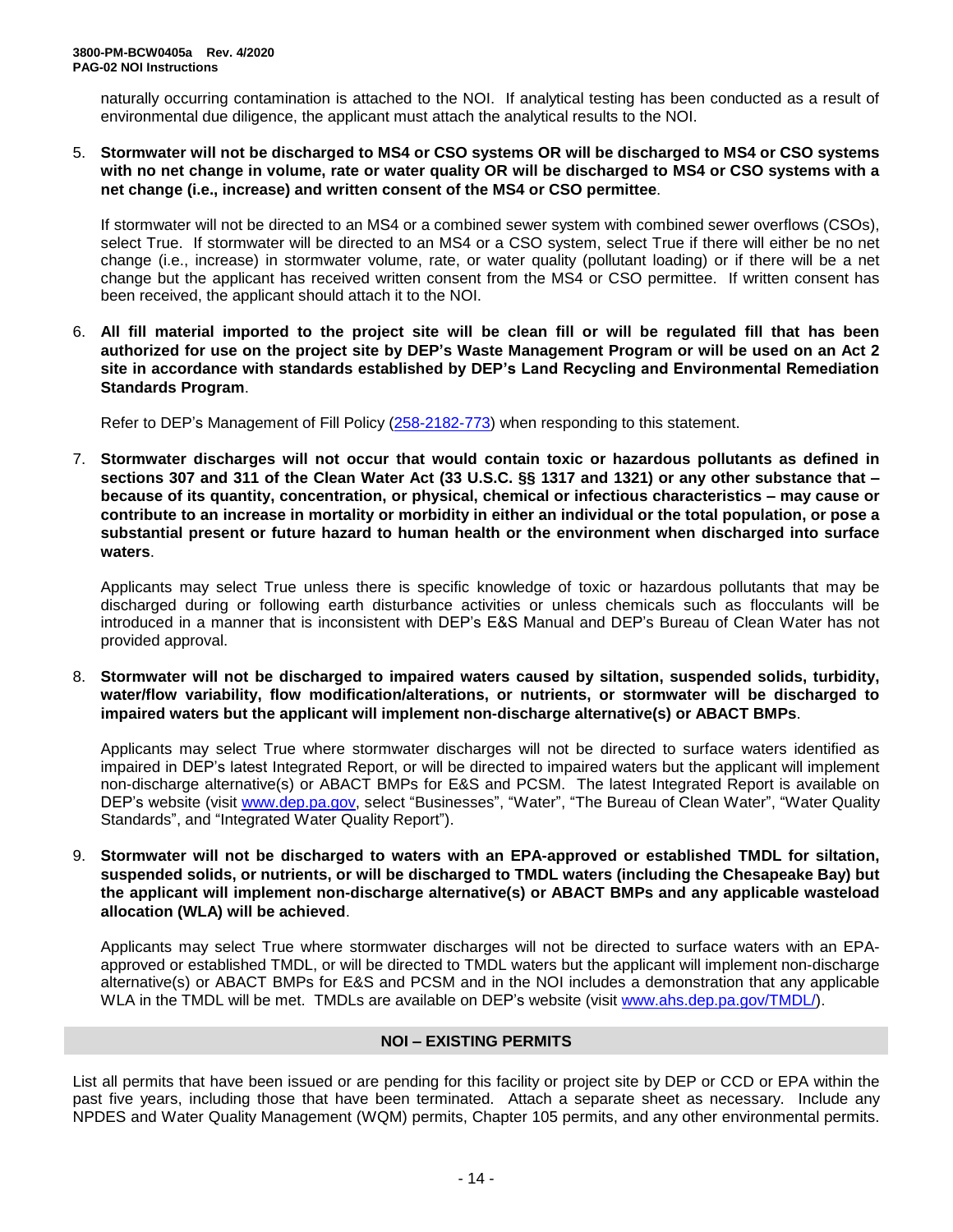Provide the permit number, the date of permit issuance, and the name of the agency which issued the permit, as applicable.

#### **NOI – PROJECT SITE INFORMATION**

- 1. **Project Site Name**. Report the name of the site at the specific physical location or the name that the project will be known by. For example, "Smith Farm Site" or "ABC Commercial Development Site". If this is a phased project, the Project Site Name should not include the phase number (e.g., "Rustic Farms" as opposed to "Rustic Farms – Phase 1").
- 2. **Total Project Site Area**. Report the total area of the project site, in acres. A project site is the entire area of activity, development, lease, or sale including: 1) the area of an earth disturbance activity, 2) the area planned for an earth disturbance activity, and 3) other areas which are not subject to an earth disturbance activity.
- 3. **Project Site Impervious Area – Pre-Construction**. Report the area of impervious surface within the Total Project Site Area prior to construction, in acres, and list the percentage of impervious area relative to the Total Project Site Area. Note that the actual impervious area is requested rather than the impervious remaining after application of 25 Pa. Code  $\S$  102.8(g)(2)(ii).
- 4. **Project Site Impervious Area – Post-Construction**. Enter the area of impervious surface within the Total Project Site Area following construction, in acres, and list the percentage of impervious area relative to the Total Project Site Area.
- 5. **Hydric Soils or other wetland features are present within the Project Site**. Select the box for Yes if there are hydric soils or other wetland features located within the Total Project Site Area, otherwise select the box for No.

If Yes to question #5, identify that a wetland determination, conducted in accordance with DEP procedures, has been attached to the NOI.

**NOTE 18** – The NOI may be deemed incomplete without the inclusion of a wetland determination if the answer to question #5 is Yes.

- 6. **County and Municipality**. Indicate the county and municipality in which the site is located. Check the appropriate box to identify the type of municipality entered (i.e., city, borough, township).
- 7. **Additional County and Municipality**. If the project site is located in more than one municipality and/or county, enter the additional county and municipality. If the project site is located in more than two municipalities and/or counties, attach a sheet to the NOI specifying all municipalities and counties in which the project site is located.
- 8. **Site Location Address**. Provide the physical address of the location where the permitted activities will occur, if available. PO Box Numbers are not acceptable for site location information.

**NOTE 19** – If there is no physical address of the location (e.g., "1549 East End Road"), then the distance (in miles) and direction (e.g., north, south, east, west) should be identified from the nearest intersection (e.g., "Steeple Chase Drive, 0.5 mi. south of intersection with Roberts Road"). For linear projects that do not have a physical address, use the project center point and provide the name of the nearest road.

9. **Site Location City, State, ZIP**. Report the city (or municipality), state and ZIP code of the project site location (including the 4-digit extension), if available.

### **NOI – OPERATOR INFORMATION**

If known at the time the NOI is submitted, the applicant should identify all persons who: 1) have oversight responsibility of earth disturbance activities on the project site or a portion thereof; 2) have the ability to make modifications to the E&S Plan, the PCSM Plan or site specifications; and/or 3) have day-to-day operational control over earth disturbance activities to ensure compliance with the E&S or PCSM Plans. All such persons are considered operators and will be considered co-permittees if DEP or CCD approves coverage under the General Permit. There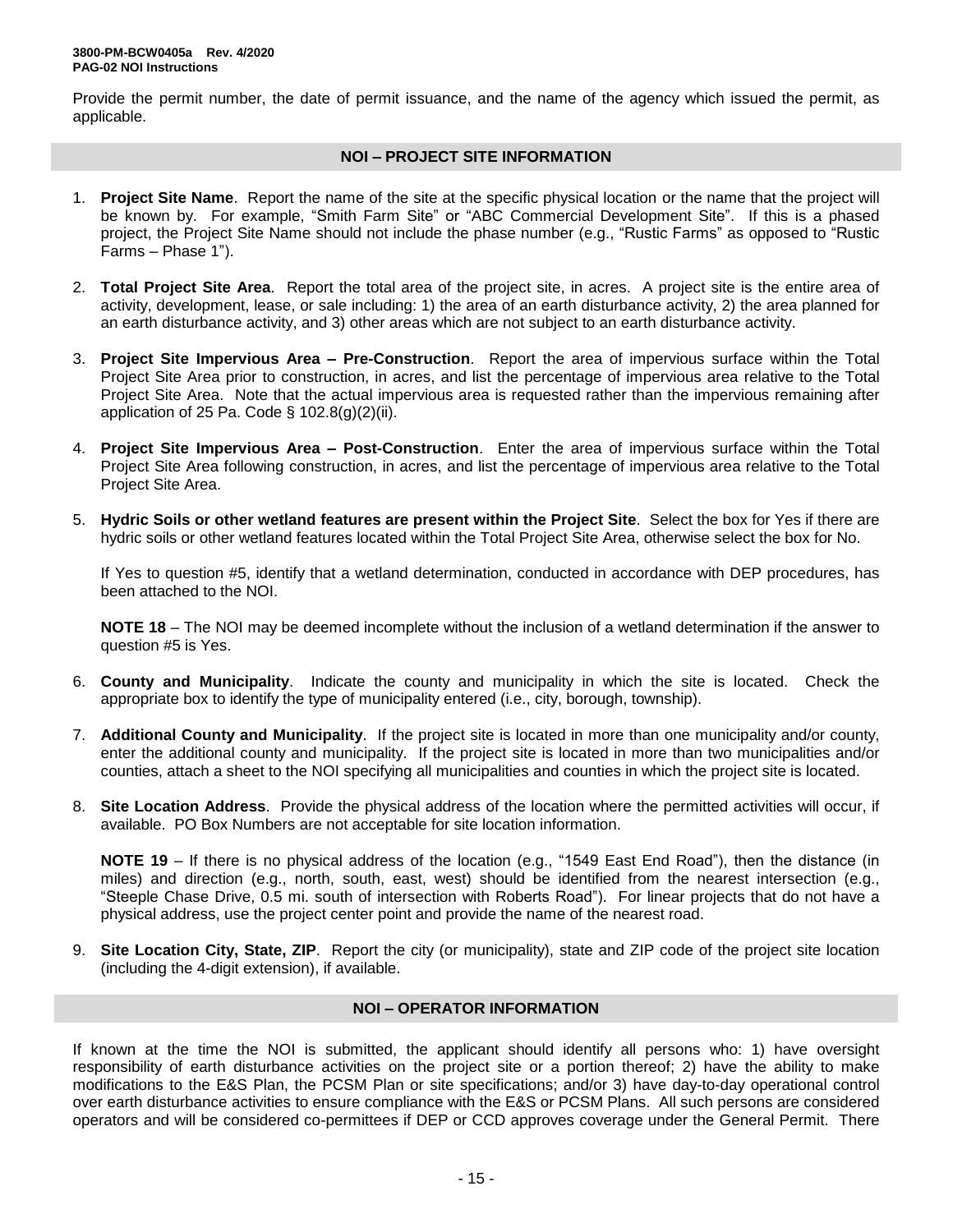is space provided for up to two operators; if a project will have more than two operators, the applicant should attach additional sheets to the NOI.

- 1. **Operator Name**. Identify the name of the organization or individual who is considered an operator.
- 2. **Contact Name**. If the operator is an organization, list an individual whom may be contacted by DEP or CCD.
- 3. **Operator Address**. Provide the mailing address of the operator.
- 4. **Operator Phone**. Enter the phone number for the operator identified as the contact.
- 5. **Operator City, State, ZIP**. Enter the city, state, and ZIP code (including 4-digit extension) of the operator's address.
- 6. **Operator's Role in Project**. Check the appropriate box to indicate whether the operator is a General Contractor, Consultant or Excavation Contractor. Select the box for Other if none of these apply.
- 7. **Operator's Responsibilities**. Briefly describe the responsibilities of the identified operator during the earth disturbance activities (e.g., bulk earthmoving, PCSM BMP installation).

If an operator is unknown at the time the NOI is submitted, the permittee will be responsible for ensuring that new operators selected following permit coverage complete and sign the Co-Permittee Acknowledgement Form for Chapter 102 Stormwater Permits [\(3800-FM-BCW0271a\)](http://www.depgreenport.state.pa.us/elibrary/GetFolder?FolderID=2713).

### **NOI – EARTH DISTURBANCE INFORMATION**

1. **Total Earth Disturbance Area**. Report the total area of earth disturbance in acres and square feet (sf). Include the area associated with all off-site support activities that are part of the project and are not independent construction sites if these areas have been identified at the time of NOI. When reporting Total Earth Disturbance Area in acres, report to the nearest one-hundredth of an acre. Per the Earth Disturbance Threshold section of these instructions, acreage between 0.991 and 0.999 should be rounded to 1.00 acre.

**NOTE 20** – The Total Earth Disturbance Area must be fully within the Total Project Site Area.

- 2. **Pre-Construction Impervious Area**. Identify the area of pre-construction impervious surface within the earth disturbance area in sf.
- 3. **Post-Construction Impervious Area**. Identify the area of planned post-construction impervious surface within the earth disturbance area in sf.
- 4. **Pre-Construction/Present Land Use(s)**. Identify the actual dominant land uses of the project site for the five years preceding the NOI submission and specify the percentage of the Total Earth Disturbance Area that is comprised of each land use. Use of agricultural, residential, and urban for land use descriptions is recommended, although the applicant may opt to use more detailed land use descriptions or may use land cover descriptions (e.g., descriptions used by the National Land Cover Database are acceptable). Land cover descriptions of pervious and impervious are also acceptable. Attach a separate sheet if necessary.
- 5. **Post-Construction Land Use(s)**. Identify all post-construction land uses within the earth disturbance area and specify the percentage of the Total Earth Disturbance Area that is comprised of each land use, utilizing similar land use (or land cover) descriptions as used for pre-construction land use(s).
- 6. **E&S and PCSM Plan Drawing(s)**. Attach to the NOI the E&S and PCSM Plan Drawing(s) that identify topographic information, the project site boundary, the limit of disturbance (LOD) boundary, surface waters, anticipated discharge points during and following construction, anticipated locations for E&S and PCSM BMPs, and drainage patterns. Also attach E&S and PCSM Plan Drawing(s) showing the location(s) of off-site construction support activities, if known at the time of NOI submission. Check the box if the Drawing(s) are attached.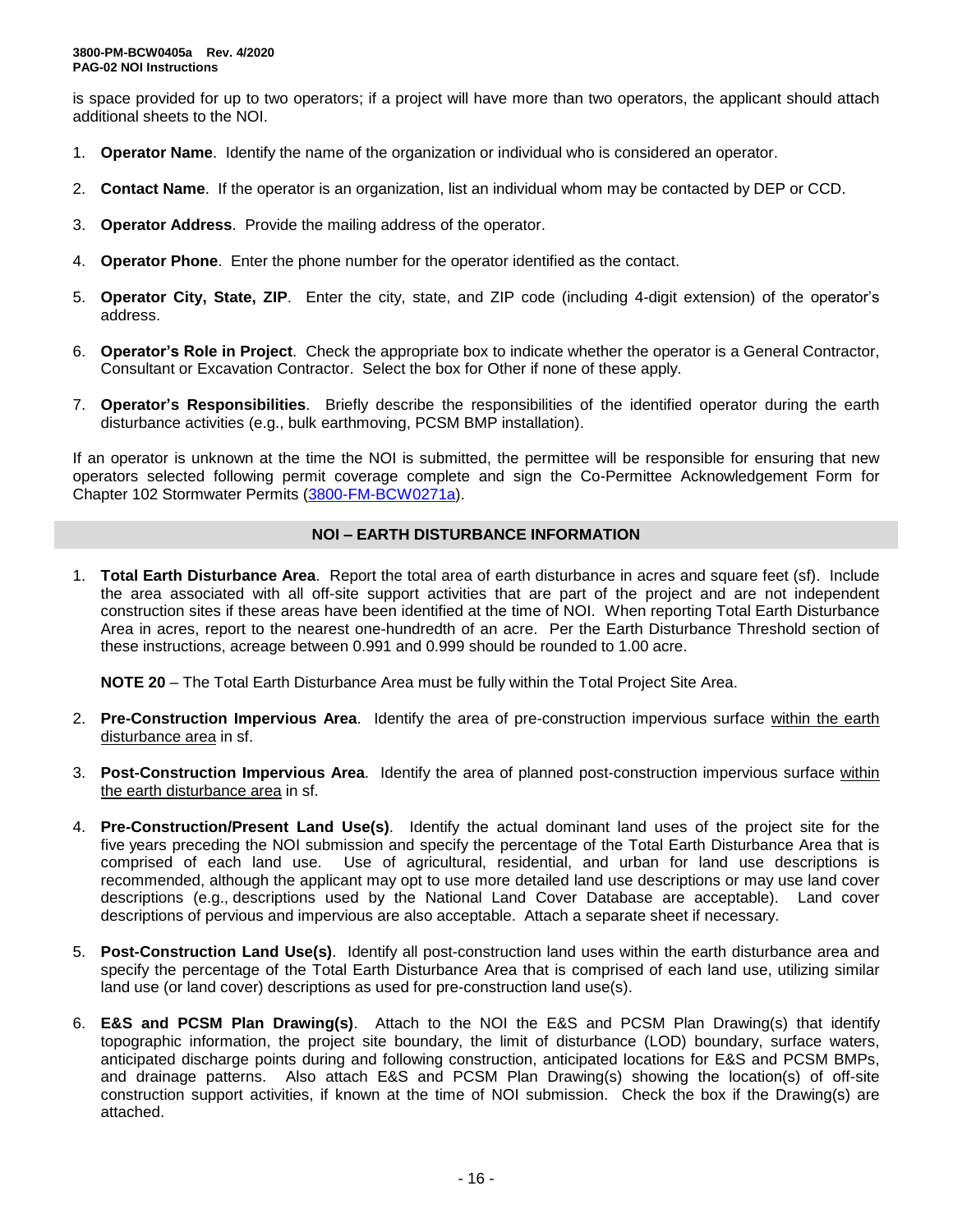**NOTE 21** – Site-specific E&S Plan Drawings and PCSM Plan Drawings will satisfy this requirement if the drawings include all of the features referenced above (if this is the case, the box should be checked).

- 7. **Coordinates**. Report the latitude and longitude of the center of the proposed disturbed area, in decimal degrees with a minimum of five digits to the right of the decimal. If the project is a linear project, then report one terminus of the project and attach a sheet specifying the other terminus of the project to the NOI.
- 8. **Horizontal Reference Datum**. Indicate the Horizontal Reference Datum used to determine the coordinates by checking the box for North American Datum (NAD) of 1927, NAD of 1983, World Geodetic System (WGS) of 1984, or "Unknown".
- 9. **Off-Site Construction Support Activities**. Select the box for Yes if the applicant is aware that off-site support activities will be necessary for the project, otherwise select the box for No.
- 10. If Yes to question #9, identify the nature of known off-site support activities whose area of disturbance is included in the Total Earth Disturbance Area response to question #1. Provide a description of the activity, the distance from the site (from the LOD boundary), and the disturbance area associated with the activity. For example, the Total Earth Disturbance Area associated with a project is reported in question #1 as 1 acre, of which 0.2 acre is an off-site support activity located 0.1 mile from the limit of disturbance boundary. Identify the activity in question #10, report the distance as 0.1, and report the disturbance area as 0.2. If No to question #9, this question may remain blank.

**NOTE 22** – E&S Plan(s) for these off-site support activities should be submitted with the NOI.

11. If Yes to question #9, identify the nature of known off-site support activities whose area of disturbance is not included in the Total Earth Disturbance Area response to question #1. The table for question #11 would generally be used only in situations where a linear project has multiple off-site support activities that are greater than onequarter (0.25) mile apart and are not contiguous to the project site. Identify those off-site support activities that meet these criteria, if known at the time of NOI submission. Any such off-site support activities identified in the table for question #11 are for information purposes only and are not part of the earth disturbance area covered by PAG-02. If the earth disturbance area of an off-site support activity listed in this table is greater than or equal to one acre, separate NPDES permit coverage must be obtained. If No to question #9, this question may remain blank.

**NOTE 23** – E&S Plan(s) for these off-site support activities may be submitted with the NOI or may be submitted separately for review and approval prior to use.

- 12. **Fill Material**. All fill material imported to a project site with coverage under PAG-02, must be one of the following, as defined in DEP's Management of Fill Policy [\(258-2182-773\)](http://www.depgreenport.state.pa.us/elibrary/GetFolder?FolderID=4647):
	- a. Clean fill (i.e., fill that is uncontaminated material meeting clean fill concentration limits and has not been blended, mixed, or treated to meet the definition of uncontaminated material);
	- b. Regulated fill used on Act 2 sites, as defined in DEP's Management of Fill Policy, that does not require authorization under DEP's Waste Management General Permit No. WMGR096 but is used in accordance with standards established by DEP's Land Recycling and Environmental Remediation Standards Program; or
	- c. Regulated fill (i.e., fill that has been affected by the release of a regulated substance and is not uncontaminated material but meets regulated fill concentration limits and has not been blended, mixed, or treated to meet the definition of regulated fill) that has been authorized for use on the project site under DEP's Waste Management General Permit No. WMGR096.

Check the appropriate box(es) concerning the use of fill material at the project site. Applicants should review DEP's Management of Fill Policy to ensure understanding of the requirements relating to fill material. Prior to submission of the PAG-02 NOI, the applicant has a responsibility to conduct environmental due diligence, as defined in the Policy, to verify the nature of any fill that will be imported to the project site. **If the applicant (or permittee) determines, either prior to NOI submission or following approval of coverage under PAG-02, that fill will be imported to the project site that has not already been determined to be clean fill, or is not already authorized for use on the project site by Waste Management General Permit WMGR096 or by**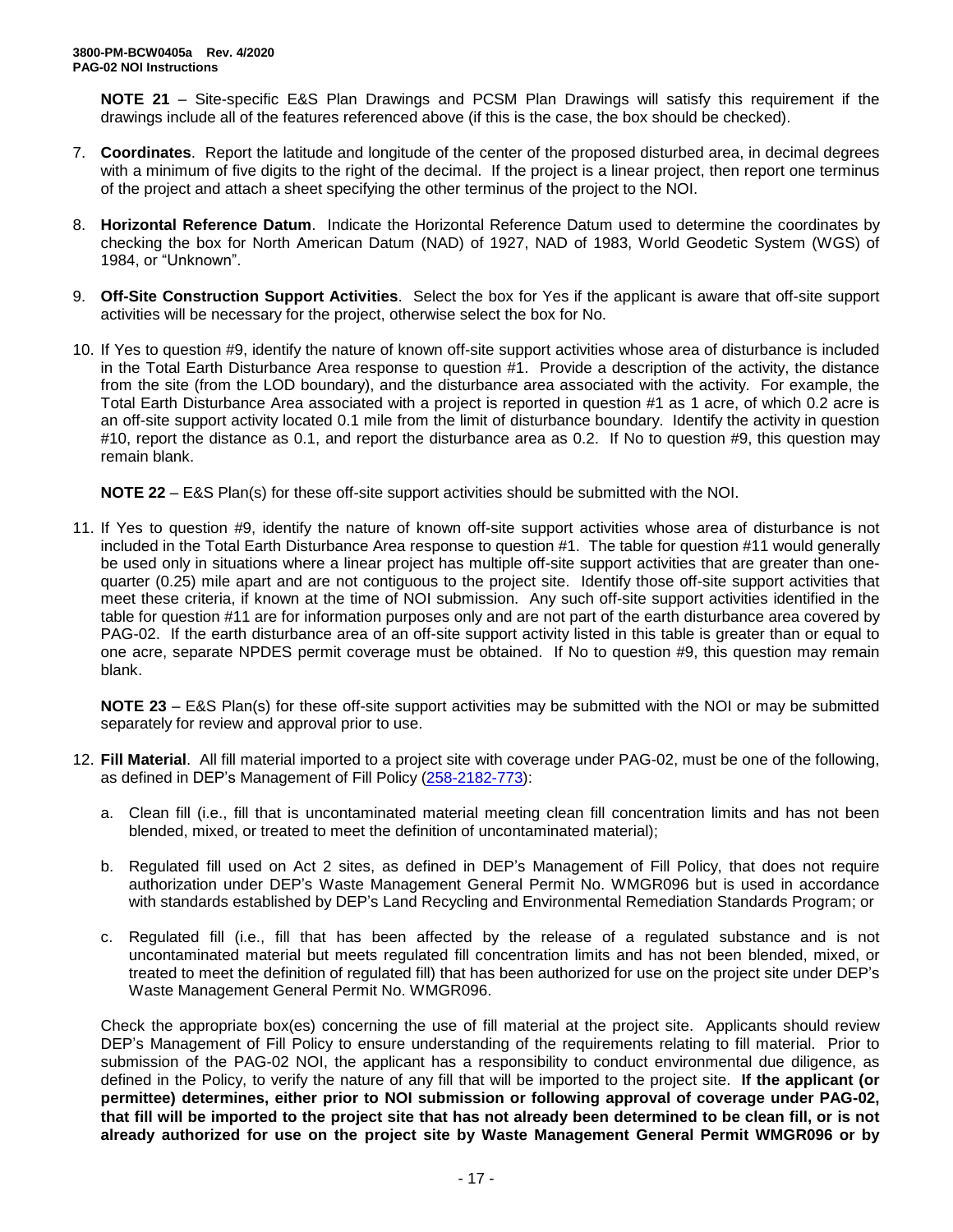**DEP's Land Recycling and Environmental Remediation Standards Program, the applicant (the person utilizing the fill) and the person donating the fill to the applicant (or permittee) must do the following**:

- Complete DEP's [online Certification of Clean Fill form](http://www.depgreenport.state.pa.us/CleanFill) and maintain a copy of the form at the project site for review by DEP/CCD upon request if the fill has been determined to be clean fill.
- If the fill is not clean fill, is not covered by WMGR096, and is not being used on an Act 2 site, the applicant (or permittee) must obtain authorization under WMGR096 or the fill may not be used on the project site.

Plan Drawings must include a note explaining the need for permittees and operators to conduct environmental due diligence and comply with DEP's Management of Fill Policy.

- 13. **Act 2 Enrollment**. Check the box for Yes if the site has been enrolled in DEP's Act 2 Program, otherwise select the box for No. Act 2 sites undergoing remediation may use PAG-02 for NPDES permit coverage if contaminated soils and groundwater are not disturbed.
- 14. **Act 2 Release**. Check the box for Yes if the site was previously enrolled in DEP's Act 2 Program and cleanup standards have been met. If applicable, attach the Act 2 release of liability letter to the NOI. These letters generally identify the media and pollutant(s) addressed by the release of liability.
- 15. **Act 537 Status**. Indicate whether Act 537 sewage planning approval is needed for the project. If Yes, indicate whether the approval letter is attached to the NOI.

**NOTE 24** – If Act 537 sewage planning is necessary but the approval is not available at the time the PAG-02 NOI is submitted, the NOI will not be considered incomplete. Act 537 approval, if needed, is required prior to conducting earth disturbance activities.

- 16. **Chapter 105 Permit or Authorization**. Check the box for Yes if the project requires a permit or other authorization under 25 Pa. Code Chapter 105, otherwise select the box for No and skip question #17.
- 17. If Yes to question #16, identify the type of permit or authorization necessary for the project under 25 Pa. Code Chapter 105 by checking the appropriate box.
- 18. **Other Required DEP/CCD Permits or Authorizations**. Check the box for Yes if the project requires any other authorizations or permits from DEP or CCD; otherwise, select the box for No and skip question #19.
- 19. If Yes to question #18, identify all other authorizations or permits from DEP or CCD necessary for the project. Include the status of the authorization or permit. If applicable, attach the approval letter to the NOI.

### **NOI – COMPLIANCE HISTORY**

Check the appropriate box to indicate if the applicant(s) is or has in the past five years been in violation of any DEP regulation, permit, order, or schedule of compliance at this or at any other facility or project site. If the answer is "No," no further information is needed in this area. If the answer is "Yes," list each permit, order or schedule of compliance and provide compliance status of the permitted facility or operation. If needed, use additional sheets to provide all information.

### **NOI – STORMWATER DISCHARGE INFORMATION**

1. **Discharge Point Locations and Receiving Waters, During Construction**. Identify all discharge points and the receiving waters to which they discharge during construction. If there will be no discharge points (i.e., all stormwater flows will be sheet flows or shallow concentrated flows as may occur for example with a linear project such as utility installation or replacement where disturbed areas will be restored to approximate original condition), the box for "Not Applicable" may be checked. If "Not Applicable" is checked, the applicant must still complete all information under the heading of "Receiving Waters" (i.e., name of receiving waters, whether the water is in the Chesapeake Bay watershed, whether discharges flow to non-surface waters, the Chapter 93 classification, and whether the waters are impaired and are covered by an EPA-approved TMDL as discussed below).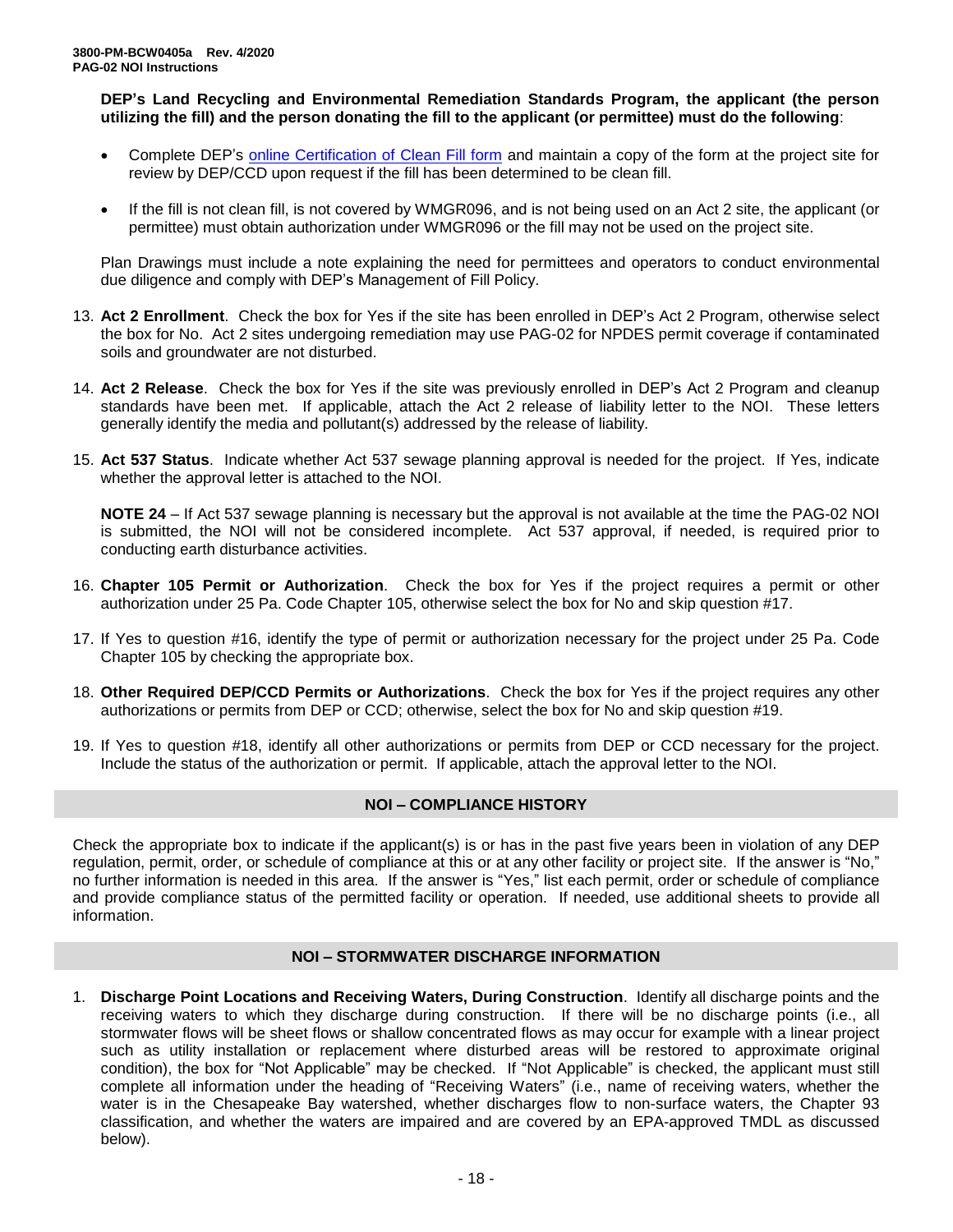• **Discharge Point No.** – Provide a three-digit identification number consisting of numerals only (i.e., no letters or other symbols) for each discharge point receiving stormwater discharges associated with construction activity from the earth disturbance area, starting with 001 and continuing with 002, 003, and so on. If there are more discharge points than space allows, attach an additional sheet. The permittee is authorized to discharge through the discharge points identified in this table if coverage under PAG-02 is approved.

**NOTE 25** – Discharge points are all engineered structures, drainageways and areas of concentrated flow where runoff leaves a project site, except for areas of shallow concentrated flow that are controlled by perimeter BMPs. For example, water filtering through a compost sock should not be considered a discharge point). Discharge points are not only pipes (i.e., outlets from BMPs) but also include areas where stormwater flows will concentrate by natural means or by design and areas of concentrated flow prior to level spreaders or other diffusion of flows. Discharge points may be situated at or near surface waters or at another location, at or prior to the project site boundary.

- **Latitude / Longitude** Report the latitude and longitude coordinates in decimal degrees with at least five digits to the right of the decimal place for the discharge point. This location should correspond to the point where stormwater will enter surface waters or, for discharges to non-surface waters, the point where stormwater will leave the project site.
- **Name of Receiving Waters**  Specify the name of the surface waters receiving stormwater discharges (i.e., receiving waters) for each discharge point, as specified in 25 Pa. Code Chapter 93. If the receiving waters are not identified in Chapter 93, use the term "Unnamed tributary to XXX", where XXX is the first named surface water downstream. If the discharge is to a storm sewer, list the name of the receiving waters followed by, "via storm sewer" (e.g., "Muddy Run via storm sewer"). If the discharge is to existing wetlands, list the name of the receiving waters followed by, "via wetland."
- **Ches. Bay?** Check the box if the project is located within the Chesapeake Bay watershed, and the receiving waters drain to the Chesapeake Bay.
- **Non-Surface Waters** Check the box if the applicant is proposing any stormwater discharge to areas other than surface waters, either on or off the project site, during or following construction. For example, an applicant should check this box if a stormwater discharge point will be located at a property boundary to a swale that eventually reaches surface waters.

**NOTE 26** – If there will be off-site discharges (e.g., discharges to a non-surface water such as a swale, ditch, or ground surface via level spreader, that will flow through a property or properties not owned by the applicant prior to reaching a surface water), the applicant is expected to secure an easement (e.g., common law or express easement) providing legal authority for the off-site discharge, unless waived by the property owner, and to provide for adequate BMPs to prevent accelerated erosion on off-site property. Stormwater management to prevent accelerated erosion is also required for discharges to non-surface waters on property owned by the applicant. Submission of an easement for off-site discharges is not required as part of the NOI package. The PAG-02 General Permit does not grant property rights.

- **Ch. 93 Class.** Report the existing use or, if DEP's [Statewide Existing](https://www.dep.pa.gov/Business/Water/CleanWater/WaterQuality/StreamRedesignations/Pages/Statewide-Existing-Use-Classifications.aspx) Use Classifications website does not list the water, the designated use of the receiving waters under 25 Pa. Code Chapter 93.
- **Impaired?** Check the box if the receiving waters are **"impaired"** (i.e., not attaining water quality standards) **for siltation, suspended solids, turbidity, water/flow variability, flow modifications/alterations, or nutrients** according to DEP's latest published Integrated Report. The box may remain un-checked if the waters are not impaired or are impaired for other causes.
- **TMDL?** Check the box if the receiving waters have an **EPA-approved or established TMDL for siltation, suspended solids, or nutrients**. The box may remain un-checked if the waters do not have an EPAapproved TMDL or if a TMDL has been developed for other causes.

Attach additional sheets as necessary to report all discharge points.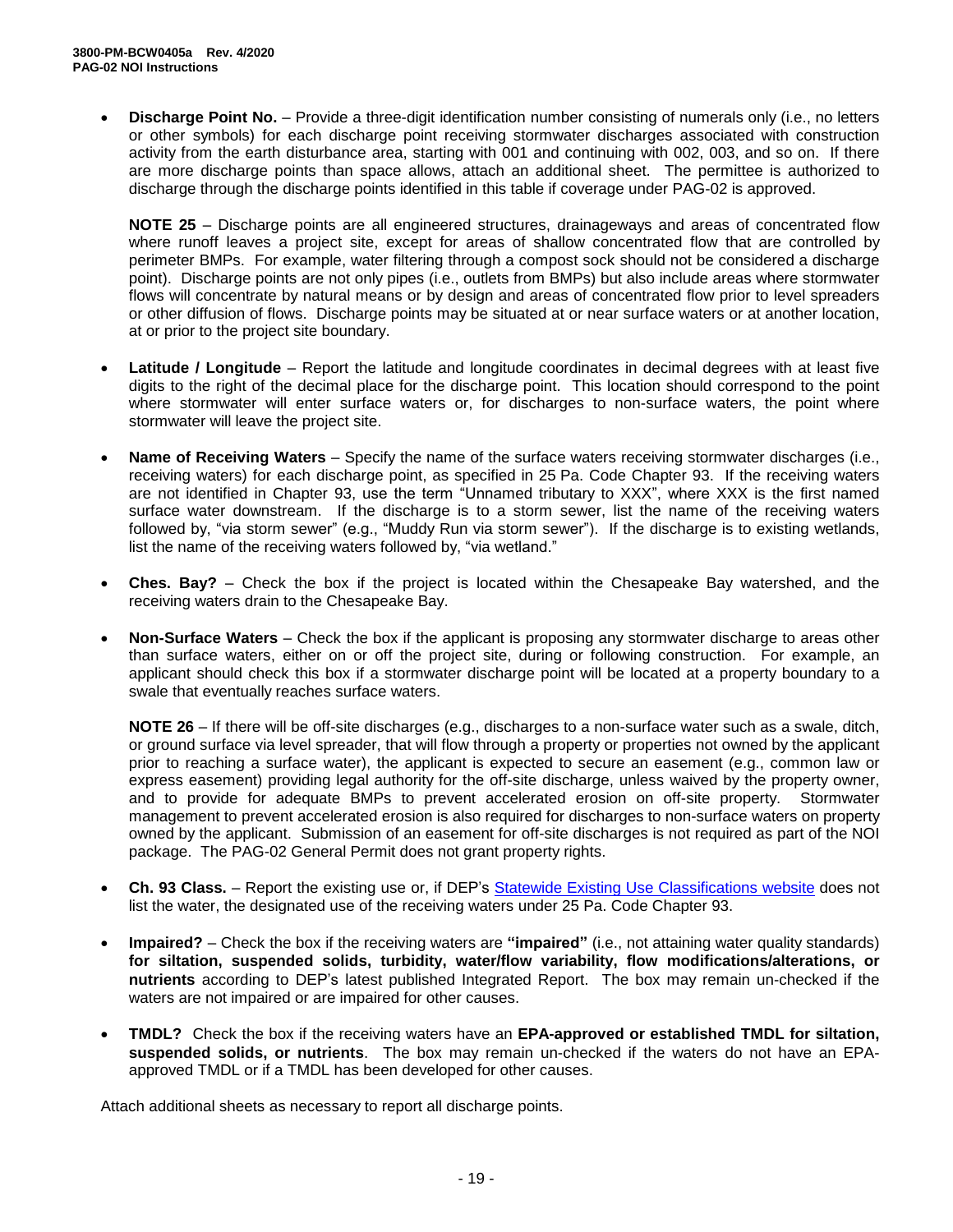2. **Discharge Point Locations and Receiving Waters, Post-Construction**. Provide the same information in this table as in question #1, except this table requests information concerning post-construction discharges. The information in this table may be the same as in question #1.

**NOTE 27** – If there is a discharge point that will exist during construction but is eliminated following construction, then that discharge point should not be used in the post-construction table, and vice-versa for discharge points that are proposed after construction but not during construction.

3. **Discharges to Storm Sewers or Combined Sewers**. Check the appropriate box (i.e., Yes or No) to indicate whether any of the discharge points identified in questions #1 and #2 above discharge to a storm sewer system. If Yes, indicate whether the storm sewer is also an MS4 or a CSS with CSOs (i.e., Yes or No). Identify the name of the storm sewer owner/operator and list all discharge point numbers that will discharge to the storm sewer. If unsure whether the storm sewer is also classified as an MS4 or CSS with CSOs, contact the municipality in which the facility is located. If there are no discharges to storm sewers, check the box for No and enter "N/A" for the remaining questions for question #3.

**NOTE 28** – If the answer is Yes, then an off-site discharge analysis will be required to be provided with the NOI. Refer to DEP's Frequently Asked Questions (FAQ) for [Chapter 102 Off-Site Discharges of Stormwater to Non-](http://files.dep.state.pa.us/Water/BPNPSM/StormwaterManagement/ConstructionStormwater/Off-Site_Discharges_FAQ.pdf)[Surface Waters](http://files.dep.state.pa.us/Water/BPNPSM/StormwaterManagement/ConstructionStormwater/Off-Site_Discharges_FAQ.pdf) for additional guidance on what is required with an off-site discharge analysis.

- 4. **Non-Stormwater Discharges**. Identify and describe all non-stormwater discharges that are expected to occur during permit coverage. Include off-site support areas that are part of the Total Earth Disturbance Area. List each type of non-stormwater discharge anticipated, the discharge point that is expected to receive the discharge, and the expected frequency and volume of discharges. Attach a separate sheet as necessary. Select the appropriate box if no non-stormwater discharges are anticipated.
- 5. **Discharges to Non-Surface Waters**. Check the box for Yes if the applicant is proposing any new or increased stormwater discharge to areas other than surface waters or storm sewers, either on or off the project site, during or following construction; otherwise select No.

**NOTE 29** – If the answer is Yes, an off-site discharge analysis must be provided with the NOI. Refer to DEP's [Frequently Asked Questions \(FAQ\) for Chapter 102 Off-Site Discharges of Stormwater to](http://files.dep.state.pa.us/Water/BPNPSM/StormwaterManagement/ConstructionStormwater/Off-Site_Discharges_FAQ.pdf) Non-Surface Waters for additional guidance on what is required with an off-site discharge analysis.

- 6. **Impaired Waters**. For all discharges in questions #1 (discharge points during construction) or #2 (discharge points following construction) where 1) the Ches. Bay indicator box is checked; or 2) the Impaired indicator box is checked; and/or 3) the TMDL indicator box is checked, report the following information (attach additional sheets as necessary):
	- Discharge Point No. As entered for questions #1 and/or #2.
	- Check the appropriate box to indicate whether stormwater volume, rate, and water quality up to the design storm events (or as otherwise approved in an approved and current Act 167 Plan) will be managed using a non-discharge alternative or an ABACT BMP.
	- Describe the E&S and PCSM BMP(s) preceding the discharge point, as applicable. If the BMP is ABACT, the applicant should refer to the section number in DEP's E&S Manual and/or Pennsylvania Stormwater Best Management Practices Manual [\(363-0300-002\)](http://www.depgreenport.state.pa.us/elibrary/GetFolder?FolderID=4673) (BMP Manual), as amended, or alternative BMP list, that refers to the BMP as meeting ABACT.
	- If wasteload allocations (WLAs) in a TMDL apply to the stormwater discharge, check the box for Yes, otherwise check the box for No. If Yes, describe how the discharge will comply with the WLAs. Applicants are encouraged to attach to the NOI calculations demonstrating compliance with WLAs; if not submitted, DEP or CCD may request such calculations.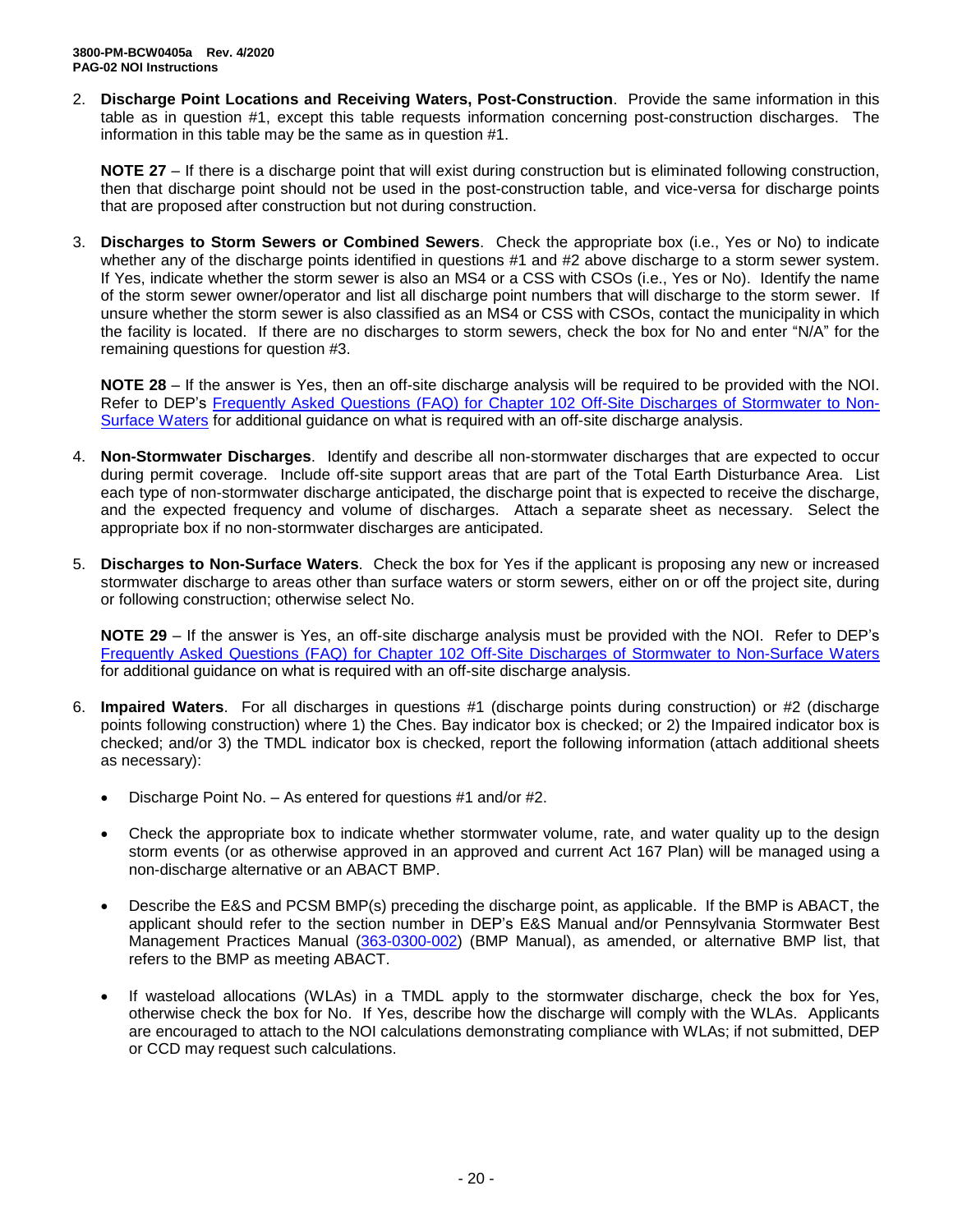### **NOI – CERTIFICATION FOR PAG-02 APPLICANTS**

The applicant(s) must certify that the information contained in the NOI is true, accurate, and complete, and must agree to abide by the terms and conditions of the General Permit. The application shall be signed as follows:

- Corporations:
	- (1) A president, secretary, treasurer, or vice-president of the corporation in charge of a principal business function, or any other person who performs similar policy or decision-making functions for the corporation; or
	- (2) The manager of one or more manufacturing, production, or operating facilities if authority to sign documents has been assigned or delegated to the manager in accordance with corporate procedures.
- Partnerships or sole proprietorships a general partner or the proprietor, respectively.
- Municipalities, State, Federal or other public agencies either a principal executive officer or ranking elected official:
	- (1) The chief executive officer of the agency; or
	- (2) A senior executive officer having responsibility for the overall operations of a principal geographic unit of the agency (e.g., Regional Administrators of EPA).
- For individuals, no indication of title is necessary.

If the person signing for the applicant is signing pursuant to a Power of Attorney or other legal delegation of contractual authority, documentation of such authority must be provided.

### **NOI – CERTIFICATION FOR OPERATORS**

Operators that are identified in the Operator Information section of the NOI must sign the NOI, acknowledging that the operator is assuming joint and severable responsibility, coverage, and liability under the permit for all duties, responsibilities, and non-compliance with the permit, as a co-permittee of this permit coverage.

### **E&S MODULE 1**

E&S Module 1 [\(3800-PM-BCW0406a\)](http://www.depgreenport.state.pa.us/elibrary/GetFolder?FolderID=90984) must be attached to all PAG-02 NOIs. Completion of E&S Module 1 constitutes an E&S Plan required by 25 Pa. Code § 102.4(b)(5) for the purpose of PAG-02 coverage when accompanied by E&S Plan Drawings and supporting calculations. Instructions for completing E&S Module 1 for PAG-02 coverage are presented herein (each Chapter 102 NPDES permit application/NOI instructions document has specific information on how to complete Module 1 for that application/NOI).

Enter the name of the applicant, Project Site Name, the receiving surface water name(s), and the receiving surface water use(s) as listed on the PAG-02 NOI.

### **E&S Plan Information**

- 1. **Topography**. In the space provided, describe the existing topographic features of the project site and the immediate surrounding area. Describe land cover, structures, drainage patterns, surface waters and other features of the pre-construction (i.e., present) land surface.
- 2. **Soils**. For soils present at the project site, identify in the table provided: 1) the Natural Resources Conservation Service (NRCS) soil survey map unit symbol of soils present at the project site; 2) the NRCS soil survey map unit name; 3) the acres associated with each soil map unit; 4) the Hydrologic Soil Group (HSG) associated with each soil map unit; 5) the percentage of each soil map unit within the disturbed area; 6) average depths of each soil map unit; and 7) the presence of hydric soils within the soil map unit on the project site (check the box if True). Discuss the presence of any soil limitations (e.g., steep slopes) and how the E&S Plan was developed to address those limitations. If no limitations exist the applicant may enter, "N/A." If hydric soils are present, a wetland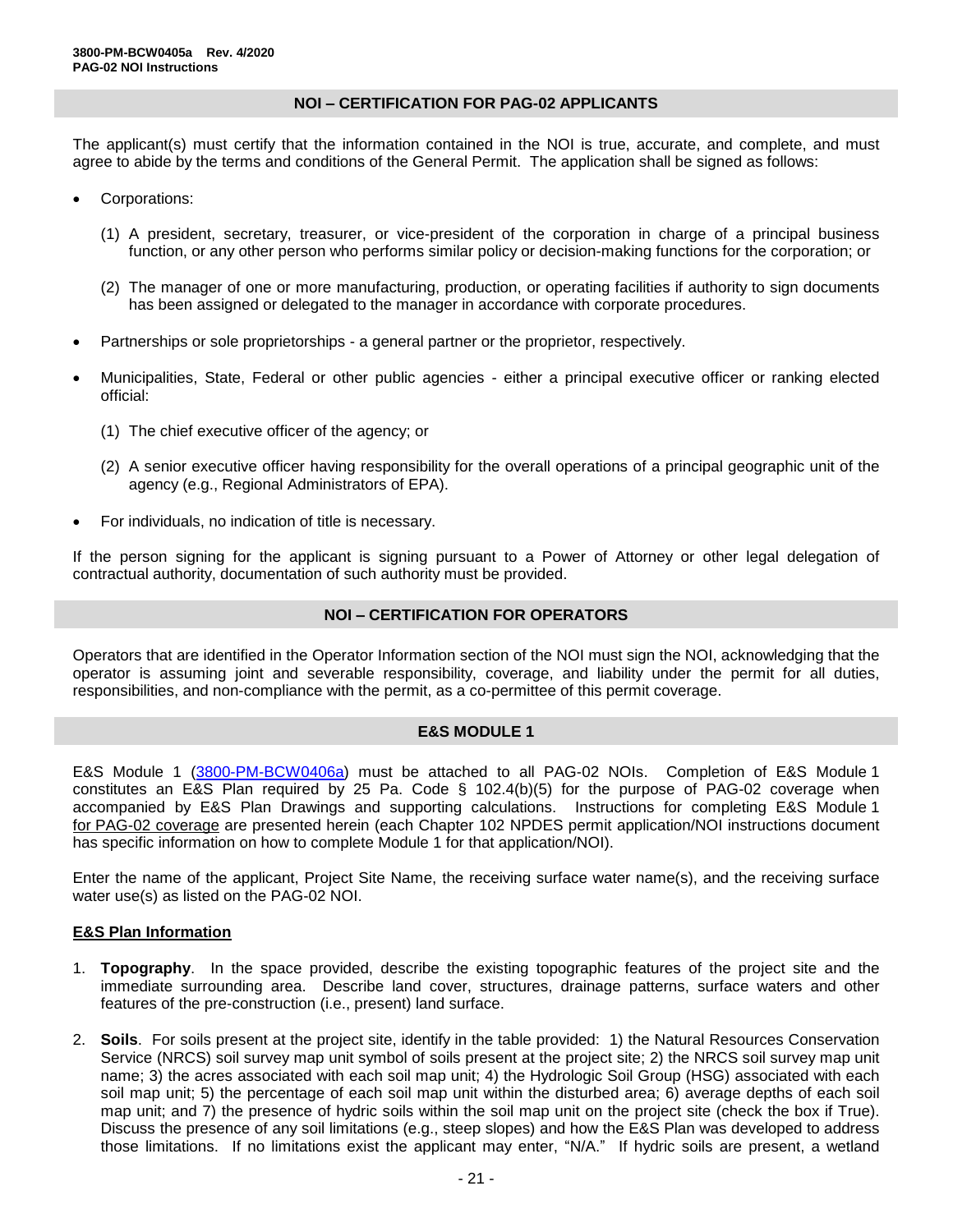determination should be attached to E&S Module 1. Check the appropriate box to indicate whether a wetland determination is attached (select the box for Yes, No, or N/A if there are no hydric soils on the project site). If soils are known to be contaminated on the project site, identify the pollutants exceeding Act 2 standards (MSCs contained in 25 Pa. Code Chapter 250), attach an E&S Plan Drawing that illustrates the extent of soil contamination, and describe the methods that will be used to avoid or minimize disturbance of the contaminated soils.

- 3. **Land Use**. Describe past, pre-construction (i.e., present) and post-construction (i.e., proposed) land uses of the project site and how earth disturbance activities will alter the land uses of the project site. For past land uses, provide a description of the historical uses of the land (i.e., at least 50 years ago).
- 4. **Runoff**. Describe the volume and rate of runoff from the project site and any area upgradient of the project site that flows onto the project site, to supplement supporting E&S BMP design calculations. Discuss the management of this runoff during construction. This may be a qualitative description.
- 5. **E&S BMPs**. Check all boxes within the table to indicate the E&S BMPs that have been selected for installation or implementation at the project site. The BMP Names are consistent with the E&S Manual and ordered as they appear in the E&S Manual's Table of Contents. Identify the E&S Plan Drawing Number(s) where the E&S BMPs are presented and where operation and maintenance (O&M) requirements are specified. Explain any deviations from the E&S Manual in the space provided and as necessary attach an additional sheet providing the demonstration required by 25 Pa. Code § 102.11(b). If an alternative E&S BMP is proposed, identify it at the end of the table for question #5. Alternative E&S BMPs should be identified on DEP's list of reviewed alternative BMPs prior to proposing their use in a PAG-02 NOI (see [www.dep.pa.gov/constructionstormwater,](http://www.dep.pa.gov/constructionstormwater) select E&S Resources).

**NOTE 30** – Following question #5 there is a Table 1 that is intended for applicants seeking PAG-01 coverage or an individual permit for small construction activities only. Applicants for PAG-02 coverage should not complete Table 1.

- 6. **Standard E&S Worksheets**. Check the box if all applicable Standard E&S Worksheets from Appendix B of the E&S Manual have been completed and are attached.
- 7. **Other Equivalent Worksheets**. Check the box if information and calculations equivalent to the Standard E&S Worksheets from Appendix B of the E&S Manual have been completed and are attached. **The submission of completed Standard E&S Worksheets or equivalent providing the same information is required for applicants seeking PAG-02 coverage**.
- 8. **Sequence**. In the space provided, identify the E&S Plan Drawing Number(s) that describes the sequence of BMP installation and removal in relation to the scheduling of earth disturbance activities prior to, during, and after earth disturbance activities that ensure the proper functioning of all BMPs.
- 9. **Calculations Completed**. Check the box if supporting calculations for BMP design have been completed and will be provided upon request. For applicants seeking PAG-02 coverage, this box should remain unchecked (i.e., such calculations must be provided by PAG-02 applicants).
- 10. **Calculations Attached**. Check the box if the supporting calculations have been attached to the NOI. **The submission of supporting E&S calculations is required for applicants seeking PAG-02 coverage**. Standard E&S Worksheets that document design calculations for a BMP may be used to satisfy this requirement; where a Standard E&S Worksheet is not available or otherwise does not fully document design calculations, the applicant must attach separate calculations.
- 11. **Standard Figures or Details Serve as Plan Drawings**. Check the box if standard Figures and/or Construction Details in the E&S Manual will serve as plan drawings for the project. For applicants seeking PAG-02 coverage, this box should remain unchecked.
- 12. **Plan Drawings Attached**. Check the box if plan drawings have been attached to the NOI. **The submission of plan drawings is required for applicants seeking PAG-02 coverage**.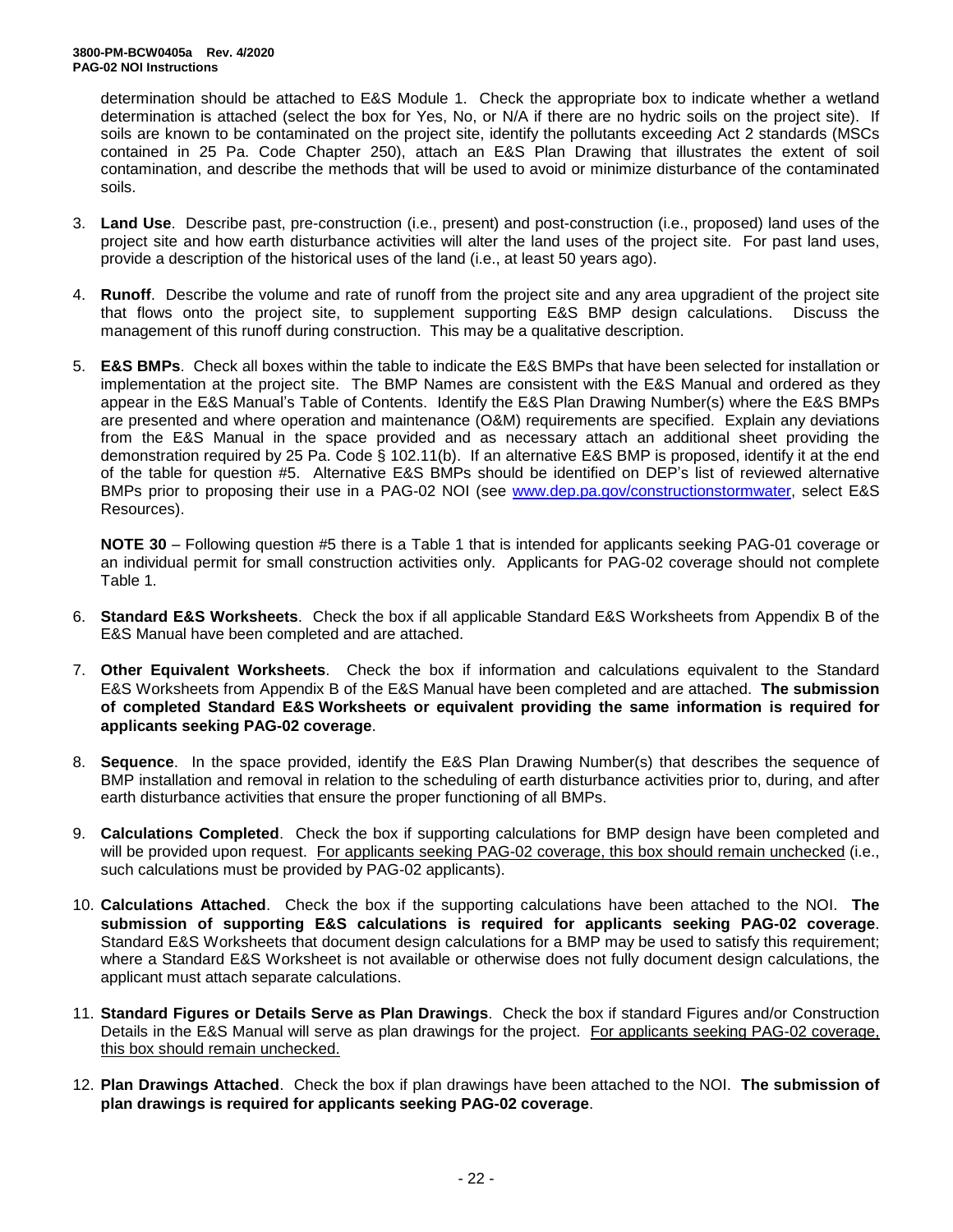- 13. **Inspections**. Check the box to confirm the applicant's understanding that inspections of earth disturbance activities must occur weekly and following measurable storm events (i.e., at least 0.25 inch). An inspection must be conducted within 24 hours following a 24-hour period in which at least 0.25 inch of precipitation occurs, or when snowmelt occurs that is sufficient to produce a discharge.
- 14. **Temporary Stabilization**. In the space provided, identify the E&S Plan Drawing Number(s) that contain the following information relating to temporary vegetative stabilization measures: 1) vegetative species, 2) % pure live seed, 3) seed application rate, 4) fertilizer type, 5) fertilizer application rate, 6) mulch type, 7) mulching rate, and 8) liming rate.
- 15. **Permanent Stabilization**. In the space provided, identify the E&S Plan Drawing Number(s) that contain the following information relating to permanent vegetative stabilization measures: 1) vegetative species, 2) % pure live seed, 3) seed application rate, 4) fertilizer type, 5) fertilizer application rate, 6) mulch type, 7) mulching rate, 8) liming rate, 9) anchor material, 10) anchoring method, 11) rate of anchor material application, 12) topsoil placement depth, and 13) seeding season dates.

**NOTE 31** – If Standard E&S Worksheets will be attached to the NOI that address temporary and permanent stabilization, the applicant may refer to the attachment(s) in lieu of completing #14 and #15 in this section.

- 16. **Recycling or Disposal**. Describe how the applicant will ensure that proper recycling or disposal of materials will be conducted at the project site.
- 17. **Sensitive Features**. Identify the presence of any naturally occurring soil conditions or geologic formations (e.g., karst) that may have the potential to cause pollution during earth disturbance activities and identify BMPs that will be implemented to avoid or minimize potential pollution caused by these features. If no such features are known, the applicant may report, "unknown" or "none". These sensitive areas must also be identified on the E&S Plan Drawings.
- 18. **Thermal Impacts**. Identify whether the potential exists for thermal impacts to surface waters during the earth disturbance activity and, if such potential exists, identify BMPs that will be implemented to avoid, minimize, or mitigate potential thermal impacts.
- 19. **Consistency**. Check the appropriate box to indicate that the E&S Plan has been planned, has been designed, and will be implemented to be consistent with the PCSM Plan.
- 20. **Buffers**. If applicable, in the space provided identify the E&S and PCSM Plan Drawing Number(s) that show existing and proposed riparian forest buffers (select the box for N/A if not applicable).

### **E&S Plan Developer**

The developer of the E&S Plan for the project must complete this section.

If True, check the box next to the statement, "I am trained and experienced in E&S control methods." In that statement, "trained and experienced" also refers to the size and scope of the project. Check the box next to the statement, "I am a licensed professional" if the E&S Plan Developer is a professional engineer, landscape architect, geologist, or land surveyor licensed to practice in this Commonwealth. Enter the name of the E&S Plan Developer, the business title (if applicable), the company that employs the E&S Plan Developer, mailing address, city, state, ZIP code (including 4-digit extension), phone number, and email address. If the E&S Plan Developer is a licensed professional, enter the License Type (i.e., engineer, landscape architect, geologist and/or land surveyor), License No., and Expiration ("Exp.") Date of the license; otherwise, leave these fields blank.

The E&S Plan Developer must sign and date this section at the location specified. The signature attests to the accuracy of the information provided and to the E&S Plan Developer's understanding that the E&S Plan conforms to Chapter 102 requirements. Note that an E&S Plan Developer need not be a licensed professional, but must be a person trained and experienced in E&S control methods and techniques applicable to the size and scope of the project being designed.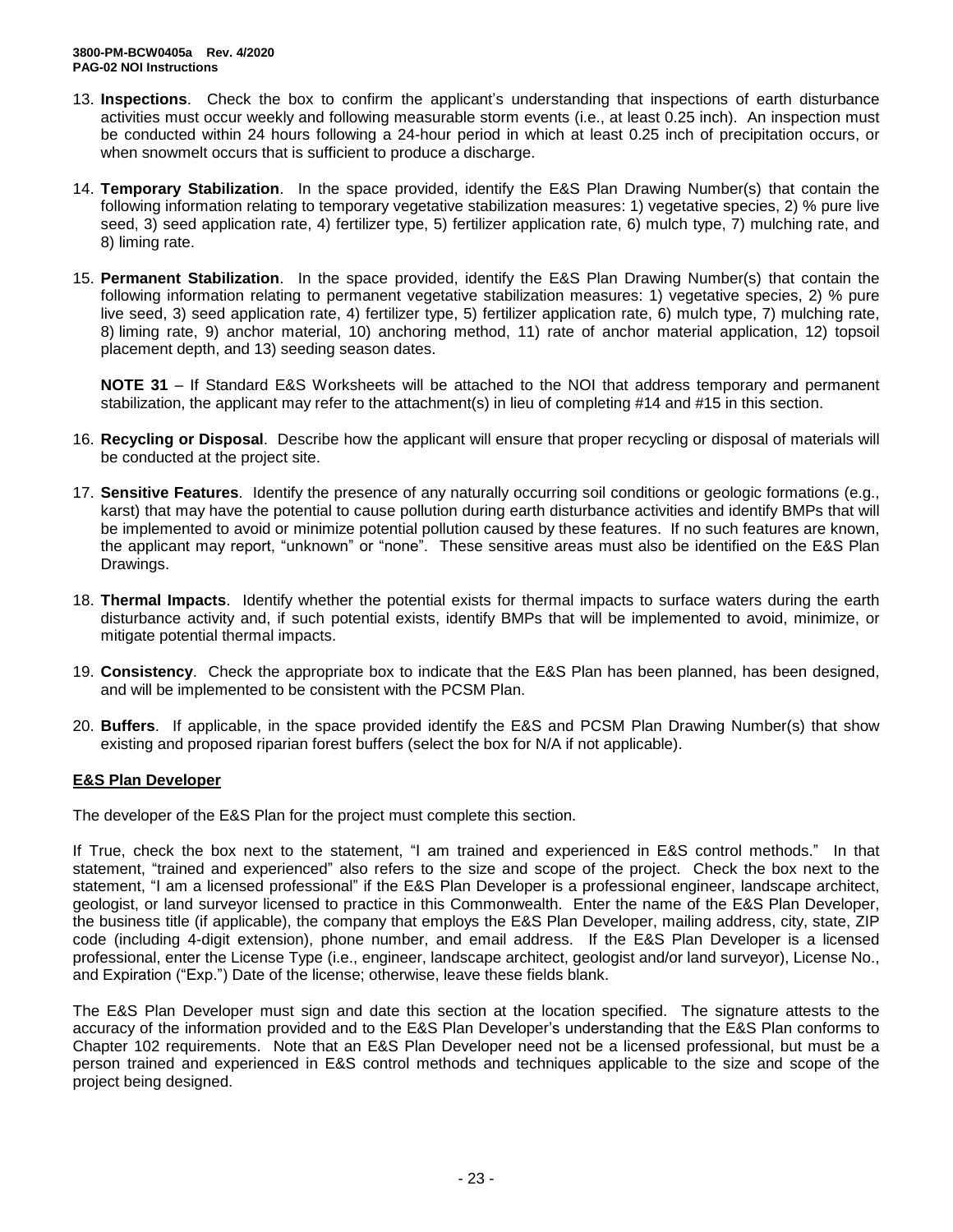### **PCSM MODULE 2**

PCSM Module 2 [\(3800-PM-BCW0406b\)](http://www.depgreenport.state.pa.us/elibrary/GetFolder?FolderID=90984) must be attached to all PAG-02 NOIs. Completion of PCSM Module 2 constitutes a PCSM Plan required by 25 Pa. Code § 102.8(f) for PAG-02 coverage when accompanied by PCSM Plan Drawings and supporting calculations. Instructions for completing PCSM Module 2 for PAG-02 coverage are presented herein (each Chapter 102 NPDES permit application/NOI instructions document has specific information on how to complete Module 2 for that application/NOI).

**NOTE 32** – Certain information required by 25 Pa. Code § 102.8(f) is intentionally left out of PCSM Module 2 because the same information is required by E&S Module 1. For these instances DEP has approved the E&S and PCSM Plans to be combined, in accordance with 25 Pa. Code  $\S$ § 102.4(b)(5)(xiv) and 102.8(d).

Enter the name of the applicant, Project Site Name, the receiving surface water name(s), and the receiving surface water use(s) as listed on the PAG-02 NOI.

#### **PCSM Plan Information**

- 1. **Structural PCSM BMPs**. Identify all proposed structural and non-structural PCSM BMPs for implementation at the project site that will be utilized for volume, water quality, and/or rate control, as follows:
	- **Discharge Point(s)** Identify all discharge point ID numbers (e.g., 001, 002) that are associated with the structural or non-structural BMP, as identified in the Stormwater Discharge Information section of the NOI, as applicable.
	- **BMP ID** Provide a BMP ID number for each listed BMP, starting at 1. If there are two BMPs in series, each BMP should be listed on a separate row with a separate number. These BMP IDs numbers should also be identified on PCSM Plan Drawings.
	- **BMP Name** List the name of the BMP as contained in the BMP Manual, as amended. If the BMP is not identified in the BMP Manual the applicant may select a name that best describes the BMP. For BMPs in series, enter the name as follows: "BMP Name in series with BMP ID X."
	- **BMP Manual** Identify the section of the BMP Manual that describes and provides standards for the BMP (e.g., 6.4.1). If the BMP is not contained in the latest version of the BMP Manual but has been approved by DEP's Bureau of Clean Water as an alternative BMP, indicate "approved alternative" in the space provided.
	- **Latitude / Longitude** Report the latitude and longitude coordinates at the center of the BMP in decimal degrees with at least five digits to the right of the decimal place.
	- **DA Treated (ac)** List the drainage area, in acres, treated by the BMP.

If there are undetained areas (i.e., areas in which stormwater will not be treated by a BMP), list the total area in acres of the undetained areas.

Select "The Project Qualifies as a Site Restoration Project (§ 102.8(n))" if the project (in its entirety) meets one or more of the criteria for a site restoration project, as discussed above. Site restoration projects are considered PCSM BMPs. Applicants of site restoration projects must complete Module 2 to the extent applicable, except for Stormwater Analysis and Infiltration Information sections, which may be skipped.

2. **Sequence and Critical Stages**. Describe the sequence of PCSM BMP implementation in relation to earth disturbance activities. Additionally, ensure that the critical stages of the PCSM BMP installation are identified and schedule of inspections for the critical stages is provided. If the sequence and critical stages are provided on the PCSM Plan Drawings, then identify this in the space provided (including the location in the drawings).

**NOTE 33** – The PCSM sequence must include the installation and construction steps necessary to construct and implement each PCSM BMP.

3. **Plan Drawings Developed**. Check the box if plan drawings of PCSM BMPs have been developed and will be available on-site. (For applicants seeking PAG-02 coverage, this box should remain unchecked).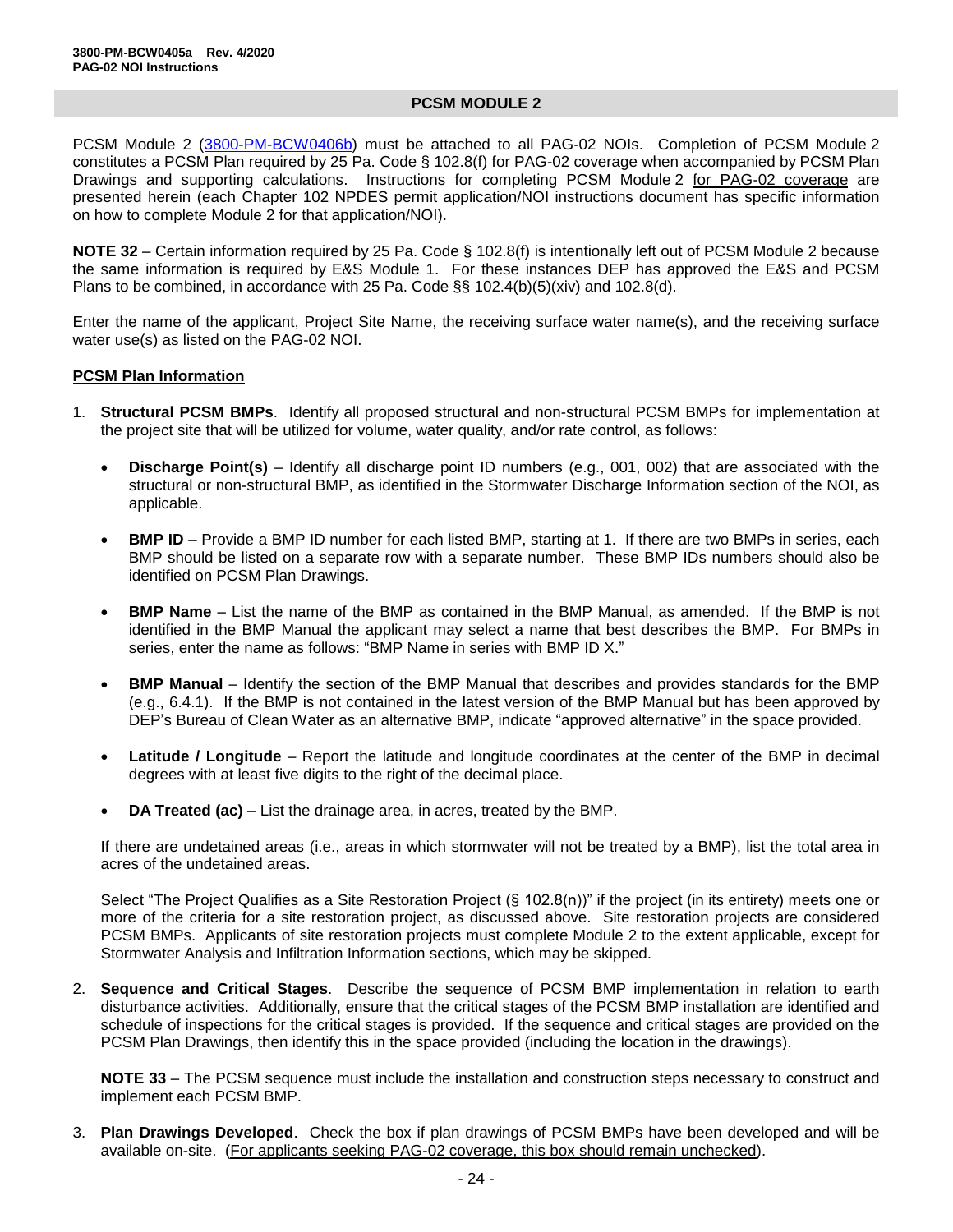- 4. **Plan Drawings Attached**. Check the box if plan drawings have been attached to the NOI. **Submission of plan drawings is required for applicants seeking PAG-02 coverage**.
- 5. **Waste Management**. Check the box if recycling and proper disposal of materials associated with PCSM BMPs are addressed as part of long-term operation and maintenance of the PCSM BMPs.
- 6. **Sensitive Features**. Identify the presence of any naturally occurring soil conditions or geologic formations (e.g., karst) that may have the potential to cause pollution after earth disturbance activities are completed and the PCSM BMPs are operational and identify BMPs that will be implemented to avoid or minimize potential pollution caused by these features. If no such features are known, the applicant may report, "unknown" or "none". These sensitive areas must also be identified on the PCSM Plan Drawings.
- 7. **Thermal Impacts**. Identify whether the potential exists for thermal impacts to surface waters from postconstruction stormwater and, if such potential exists, identify BMPs that will be implemented to avoid, minimize, or mitigate potential thermal impacts.
- 8. **Consistency**. Check the appropriate box to indicate that the PCSM Plan has been planned, has been designed and will be implemented to be consistent with the E&S Plan.
- 9. **Pre-development Site Characterization**. Check the appropriate box to indicate that a pre-development site characterization has been performed, including appropriate infiltration and geotechnical studies. Applicants for site restoration projects may skip this question. Attach soil test results, geotechnical study results, and appropriate narrative explanations of methods and study results to the NOI.

### **Stormwater Analysis – Runoff Volume**

Applicants of site restoration projects may skip this section. Otherwise, a Stormwater Analysis must be performed that addresses each discharge point. DEP allows applicants to complete the analysis on a surface water basis (i.e., all discharge points to a single surface water may be considered collectively). Attach additional sheets as necessary.

At the top of the form, identify the Surface Water Name and the Discharge Point ID Number(s) (e.g., 001, 002).

- 1. **Design Standard – Act 167**. Check the box if the applicant is using a design standard for volume management that is contained in an Act 167 Plan approved by DEP within the past five years. In general, DEP or CCD will only accept design standards based on Act 167 Plans when those plans have been approved by DEP within the past five years (this does not include municipal ordinances enacted under Act 167 Plans).
- 2. **Design Standard – Manage Net Change**. Check the box if the applicant is using the net change in the 2-year/24-hour storm, comparing post-construction conditions to pre-construction conditions, as the volume management design standard.
- 3. **Design Standard – Alternative**. Check the box if the applicant is using a volume management design standard that differs from an Act 167 Plan and the net change in the 2-year/24-hour storm. While use of alternative design standards is authorized by 25 Pa. Code § 102.8(g)(2)(iv), please be advised that NOIs using an alternative design standard may require additional review by DEP or CCD.
- 4. **PCSM Spreadsheet**. Check the box if the Volume Worksheet in DEP's PCSM Spreadsheet was used for the stormwater volume management analysis and if a printout of the Volume Worksheet is attached. The PCSM Spreadsheet is available at [www.dep.pa.gov/constructionstormwater,](http://www.dep.pa.gov/constructionstormwater) under the "E&S Resources" section. The PCSM Spreadsheet uses the net change in the 2-year/24-hour storm as the design standard and calculates infiltration and evapotranspiration (ET) credits for selected BMPs using DEP-approved methods. If a completed Volume Worksheet is attached to the NOI, the applicant may skip questions #5-9 in the remainder of this section and may omit supporting calculations.
- 5. **2-Year/24-Hour Storm Event**. Enter the total precipitation associated with the 2-year/24-hour storm event for the project site location, in inches. In addition, enter the source for the precipitation amount reported in question #5. NOAA [Atlas 14](https://hdsc.nws.noaa.gov/hdsc/pfds/pfds_map_cont.html) values are preferred, but other sources may be used.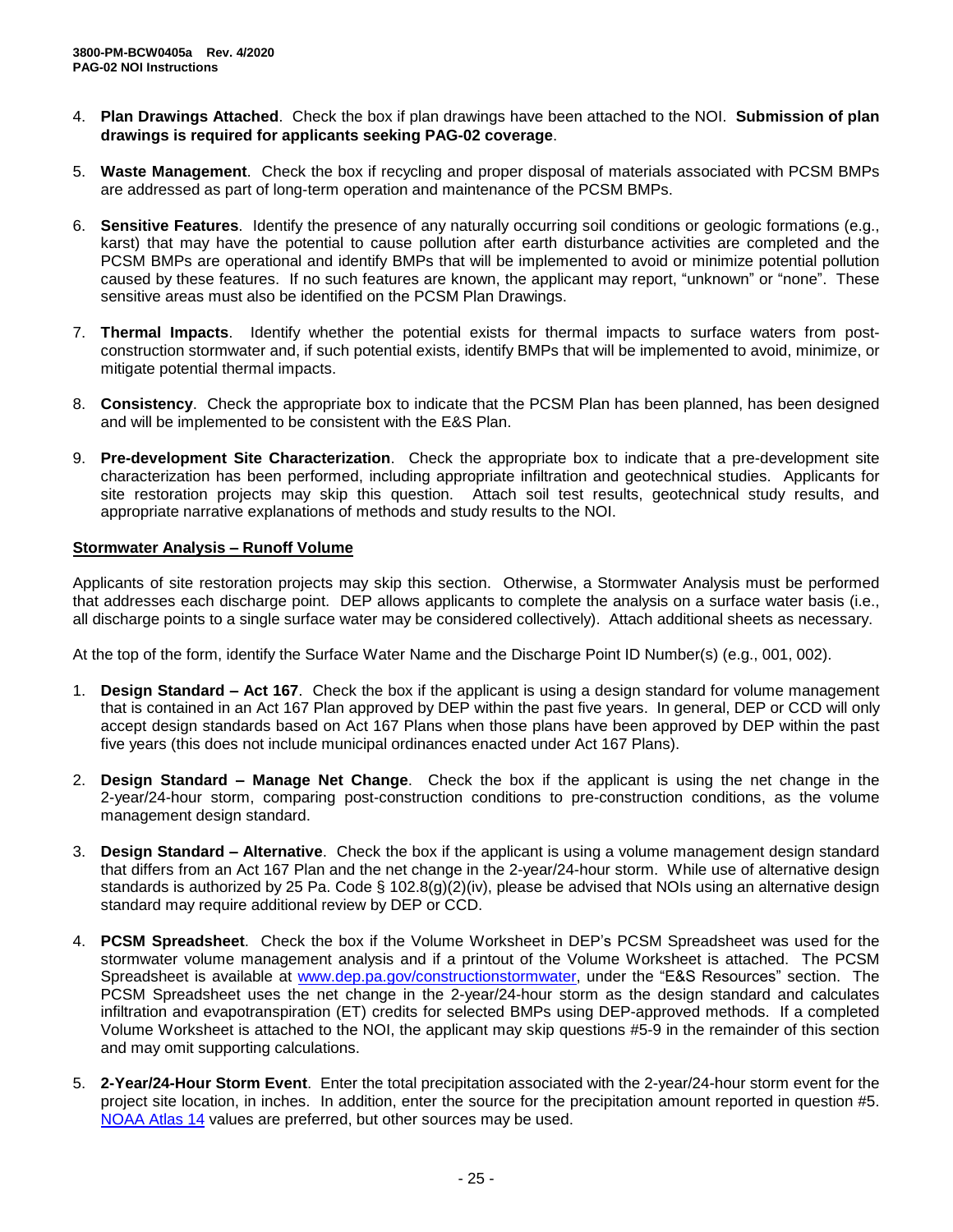6. **Pre-Construction Volume**. Calculate and report the total stormwater runoff volume, in cubic feet (CF), for the project site for pre-construction conditions. If the Volume Worksheet is not attached, attach calculations supporting the reported value and check the appropriate box.

**NOTE 34** – If the applicant chooses not to use the PCSM Spreadsheet, the applicant may complete and submit Worksheets from Chapter 8 of the BMP Manual or calculations in alternative format.

- 7. **Post-Construction Volume**. Calculate and report the total stormwater runoff volume, in CF, for the project site for post-construction conditions (i.e., the runoff volume before PCSM BMPs are implemented). If the Volume Worksheet is not attached, attach calculations supporting the reported value and check the appropriate box.
- 8. **Net Change**. Report the difference, in CF, between Post-Construction Volume (i.e., question #7) and Pre-Construction Volume (i.e., question #6).
- 9. **Structural BMPs**. Report the following information for structural BMPs that will treat post-construction stormwater discharging to the surface water. If the Volume Worksheet is not attached, attach calculations supporting the information reported in the table. Note that BMPs that are "self-crediting" including Riparian Buffer, Landscape Restoration, and Vegetated Roof should not be used in this table since credit should already be received through selection of appropriate land covers in the calculation of post-construction runoff volume.
	- **DP No.** Identify the discharge point (DP) associated with the structural BMP.
	- **BMP ID.** List the BMP ID number as reported in the PCSM Plan Information section.
	- Series BMPs that are in series should be entered in the same order they will be configured in the field. For example, a vegetated swale that is followed by a rain garden should be entered with the vegetated swale first and the rain garden in the next row. When BMPs are in series, select the BMP number that the BMP is in series with. If a BMP is not in series, enter "-". BMPs that are in series are separate and distinct BMPs, such as a vegetated swale followed by a rain garden. A BMP's components cannot be broken down and treated as separate BMPs. For example, a rain garden that dewaters in more than 24 hours cannot be broken into soil amendments followed by a dry extended detention basin.
	- **Volume Routed to BMP (CF)** Calculate and report the volume routed to the BMP during the 2-year/24-hour storm event, in cubic feet (CF).Include the area associated with the BMP as part of the volume calculation, as applicable. For example, the volume routed to an infiltration basin must include stormwater from the drainage area routed to the BMP along with direct precipitation on the infiltration basin. As another example, for a vegetated swale that reduces the runoff volume and then discharges to a rain garden, the volume routed to the rain garden would not include the volume reduced by the vegetated swale.
	- **Infiltration Area (SF)** Enter the infiltration area of the BMP in square feet (SF), if applicable. If the BMP is not designed as an infiltration BMP, leave this field blank.
	- **Infiltration Rate (in/hr)** Report the design infiltration rate or saturated hydraulic conductivity (Ksat) associated with the infiltration area, in inches per hour (in/hr) utilizing methods contained in Appendix C of the BMP Manual or other published and defensible methods. If the BMP is not designed as an infiltration BMP, leave this field blank. The design infiltration rate value entered should be the tested infiltration rate adjusted with factors of safety (and other additional factors) where appropriate.
	- **Infiltration Period (days)** Select the infiltration period, in days, for site-wide structural BMPs. DEP may accept infiltration periods up to 4 days (96 hours). However, 1) the maximum ponding depth for infiltration and bioretention BMPs may not exceed 2 feet at the 2-year/24-hour storm event, and 2) local ordinance requirements must be met, where applicable. Many local ordinances require infiltration periods no greater than 3 days (72 hours).
	- **Vegetated? (Veg?)** Check the box if the structural BMP will be "vegetated." A vegetated PCSM BMP is a permanent BMP where vegetation is a dominant or significant component within the storage area. Vegetation must include species other than lawn/turf grasses. Grasses may be used, but may not be the only species planted.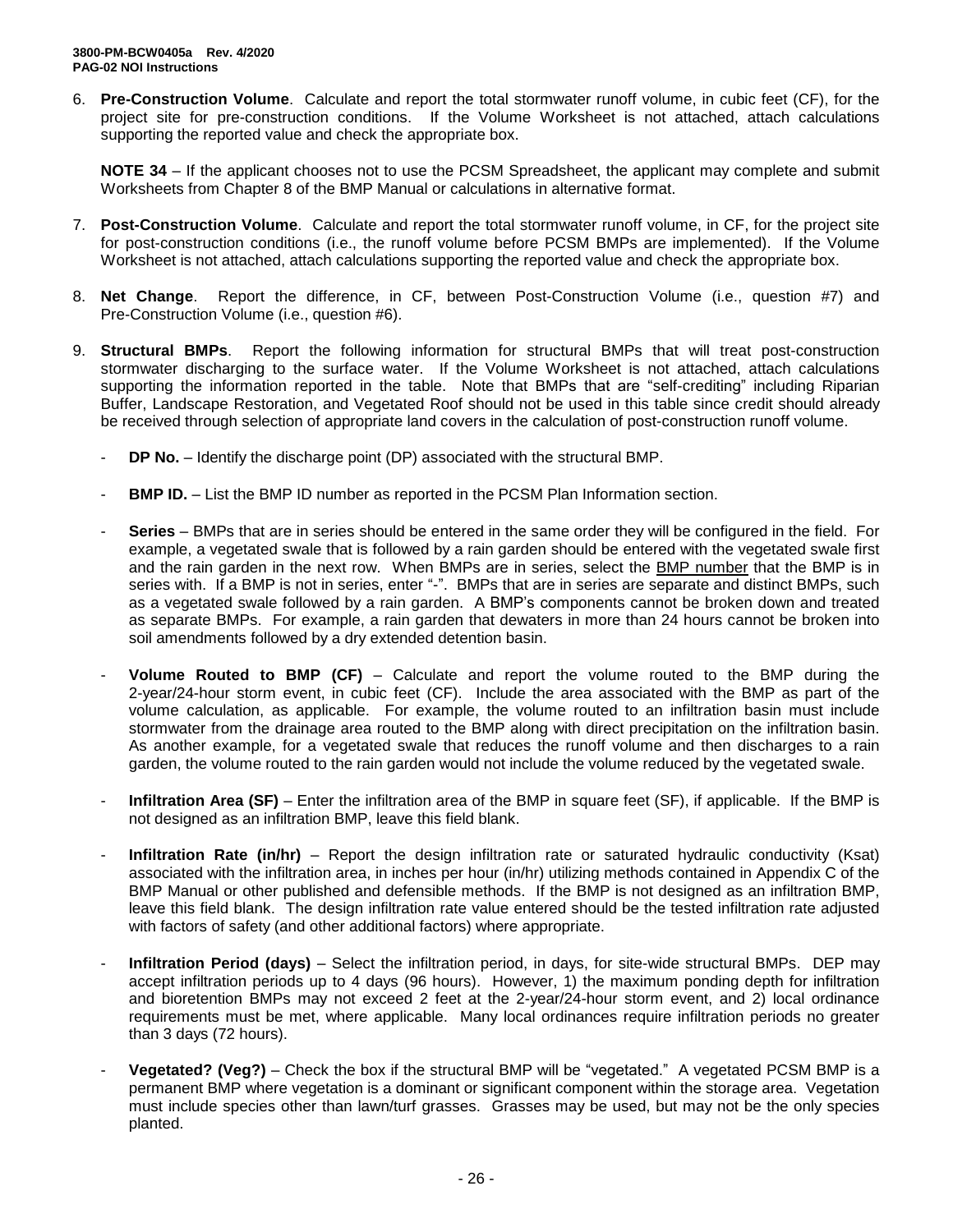- **Media Depth (ft)** Enter the design depth of media used for the BMP, in feet (e.g., 1.5 feet of planting soil for a rain garden or 2 feet of stone for an infiltration trench). This does not apply to certain BMPs. If an underdrain is used, report the depth from the bottom of the media to the invert of the underdrain.
- **Storage Volume (CF)** Enter the design storage volume for the BMP in cubic feet (CF). For storage within media, utilize an appropriate void space percentage for the chosen media (e.g., typically 30-40%). Note that storage volume is not a credit because it does not represent volume reduction; when storage volume infiltrates, evaporates, transpires, is released, or otherwise is reused, storage volume converts to credit.
- **Infiltration Credit (CF)** Report the infiltration credit for the BMP. The approved calculation for infiltration credit is identified in DEP's PCSM Spreadsheet and instructions. Alternative methods for calculating this credit may be proposed but may require additional review by DEP or CCD.
- **ET Credit (CF)** Report the evapotranspiration (ET) credit for the BMP. The approved calculation for ET credit is identified in DEP's PCSM Spreadsheet and instructions. Alternative methods for calculating this credit may be proposed but may require additional review by DEP or CCD.

To demonstrate that the selected BMPs will provide adequate volume reduction and/or management credit to offset the net increase in stormwater volume, calculate and enter the following below the table for question #9:

- **Total Infiltration & ET Credits (CF)** Sum the infiltration and ET credits for all BMPs and report the value in the space provided.
- **Non-Structural BMP Volume Credits (CF)** If non-structural BMP volume credits are proposed, provide as an attachment a detailed description of the non-structural BMPs and calculations warranting the credit, and report the value in the space provided.
- **Managed Release Credits (CF)** If some portion of the volume required to be reduced or managed will be released using DEP's Managed Release Concept (MRC) alternative BMP, the applicant must attach the MRC Design Summary Sheet and provide a detailed explanation of the design as an attachment to Module 2. If applicable, enter the number of Managed Release Credits in the space provided. This value should correspond to the value entered for "2-Yr/24-Hr Volume Managed (cf)" on the MRC Design Summary Sheet.
- **Volume Required to Reduce/Manage (CF)** Report the volume that must be reduced or managed. If using the design standard for managing the net change for storms up to and including the 2-year/24-hour storm, enter the value reported for question #8. Otherwise report the volume that is supported by an approved Act 167 Plan or other alternative, with appropriate justification attached to the module as necessary.
- **Total Credits** Sum the values for Total Infiltration & ET Credits, Non-Structural BMP Volume Credits, and Managed Release Credits and report the value in the space provided. If this value exceeds the Volume Required to Reduce/Manage the stormwater analysis for runoff volume has been satisfied.

If the Volume Worksheet is attached, this question may be skipped. If the Volume Worksheet is not attached, calculations supporting the information in this table must be attached.

### **Infiltration Information**

This section must be completed for each BMP that proposes infiltration. Applicants of site restoration projects may skip this section. At the top of each table, enter the BMP ID number as reported in the PCSM Plan Information section. Also check the box next to, "Soil/geologic test results are attached." Soil and geologic testing, as appropriate, must be completed for PCSM BMPs relying on infiltration in accordance with 25 Pa. Code § 102.8(g)(1) and the BMP Manual, as amended, and results must be attached to the NOI.

1. **Number of Tests**. Enter the number of infiltration tests completed for the identified BMP. In general, the number of tests completed should be consistent with Appendix C of the BMP Manual or other published and defensible methods.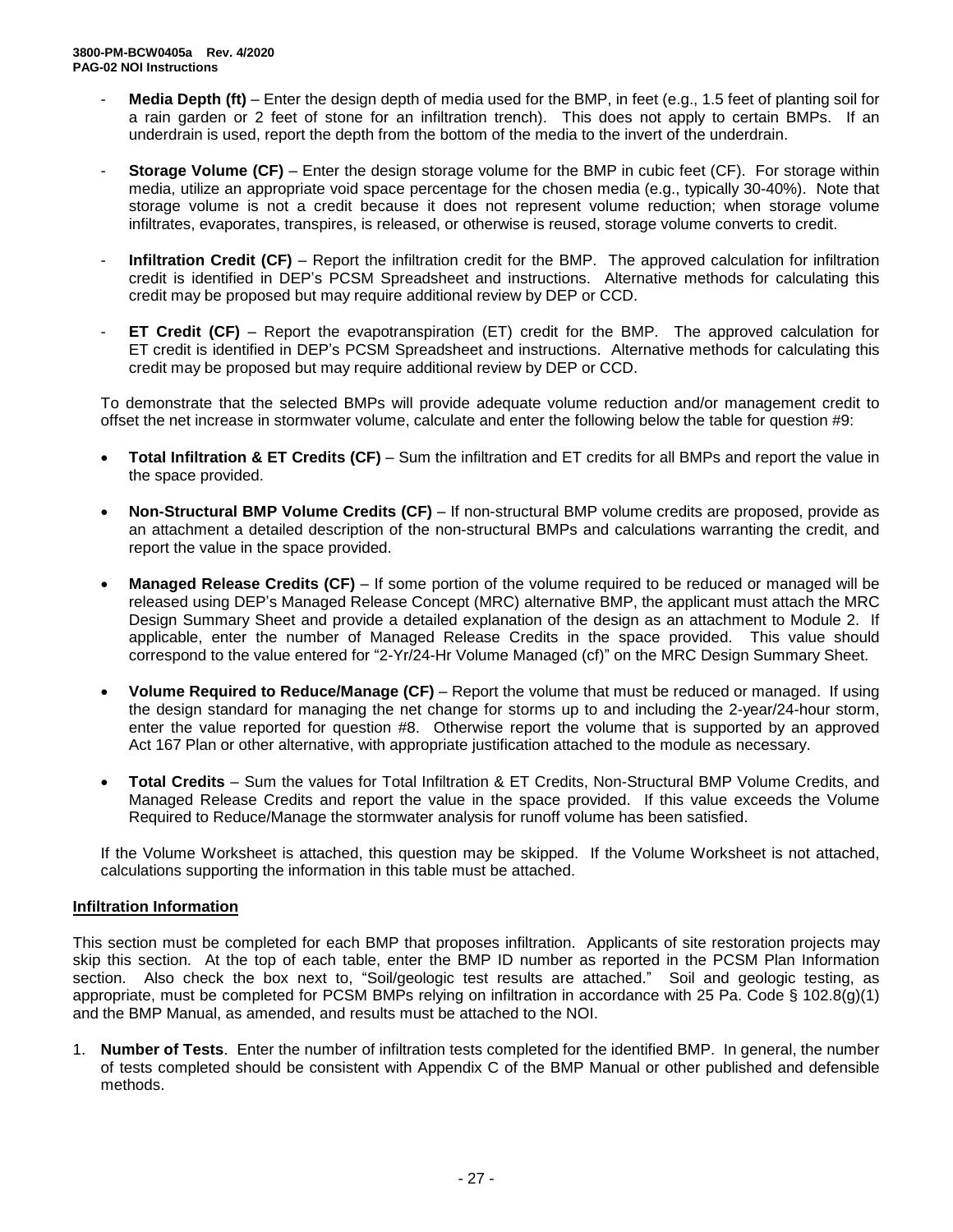- 2. **Test Method(s)**. Report the method used to determine the infiltration rate. In general, the method and location(s) of infiltration testing should be consistent with Appendix C of the BMP Manual or other published and defensible methods.
- 3. **Test Pit Identifiers (from PCSM Plan Drawings)**. Identify all test pits completed for the BMP (e.g., TP-1, TP-2). These identifiers should correspond with test pits identified on PCSM Plan Drawings.
- 4. **Average (Avg.) Infiltration Rate**. Report the average infiltration rate determined through infiltration testing for the BMP, in inches per hour (in/hr).
- 5. **Factor of Safety (FOS)**. Specify the factor of safety used when translating the average infiltration rate to the rate used in the design of the BMP (e.g., 2:1).
- 6. **Design Infiltration Rate**. Report, in inches per hour (in/hr), the design infiltration rate used for the design of the BMP and incorporating the factor of safety.
- 7. **Separation Distance Between BMP and Bedrock**. An experienced professional should be on-site during completion of test pits or soil borings to determine the depth, in feet, to bedrock. The depth to bedrock should be measured from the proposed bottom bed elevation of the BMP (i.e., top of native soils) to the uppermost elevation where bedrock is encountered. If the depth to bedrock varies below the BMP, report the elevation corresponding to the minimum depth to bedrock.
- 8. **Separation Distance Between BMP and Seasonal High-Water Table**. To determine the separation distance from the bottom bed elevation of the BMP (i.e., top of native soils) and the seasonal high-water table, DEP expects that applicants will employ the services of an experienced professional to evaluate subsurface conditions through test pits or other procedures. In general, the depth to the seasonal high-water table should be determined by identifying the depth of the shallowest observed redoximorphic feature encountered: 1) directly above the observed water table, or 2) directly above the gleyed horizon. A gleyed horizon is a soil horizon with a reduced matrix color less than or equal to two chroma, although soils with lithic chroma colors of two chroma or less are not considered gleyed. If redoximorphic features are encountered but are not indicative of a seasonal high-water table, the attached test results should identify this as such, including what caused the redoximorphic features to form.

### **Stormwater Analysis – Peak Rate**

Applicants of site restoration projects may skip this section. Otherwise, a Stormwater Analysis must be performed that addresses each discharge point. DEP allows applicants to complete the analysis on a surface water basis (i.e., all discharge points to a single surface water may be considered collectively). Attach additional sheets as necessary.

Applicants of projects meeting the Small Site/Small Impervious Area Exception for Peak Rate Mitigation Calculations (Worksheet 6 in Chapter 8 of the BMP Manual) may skip this section. Even if an exception applies, a rate analysis and implementation of BMPs for rate control may be required under local ordinances.

At the top of the form, identify the Surface Water Name and the Discharge Point ID Number(s) (e.g., 001, 002).

- 1. **Design Standard – Act 167**. Check the box if the applicant is using a design standard for rate control that is contained in an Act 167 Plan approved by DEP within the past five years In general DEP or CCD will only accept design standards based upon Act 167 Plans (not including municipal ordinances enacted under Act 167 Plans) when those plans have been approved by DEP within the past five years.
- 2. **Design Standard – Manage Net Change**. Check the box if the applicant is using the net change in peak rates for the 2-, 10-, 50-, and 100-year/24-hour storms, comparing post-construction conditions to pre-construction conditions, as the rate control design standard.
- 3. **Design Standard – Alternative**. Check the box if the applicant is using a rate control design standard that differs from an Act 167 Plan and the net change in the 2-, 10-, 50-, and 100-year/24-hour storms. While use of alternative design standards is authorized by 25 Pa. Code § 102.8(g)(3)(iii), please be advised that NOIs using an alternative design standard may require additional review by DEP or CCD.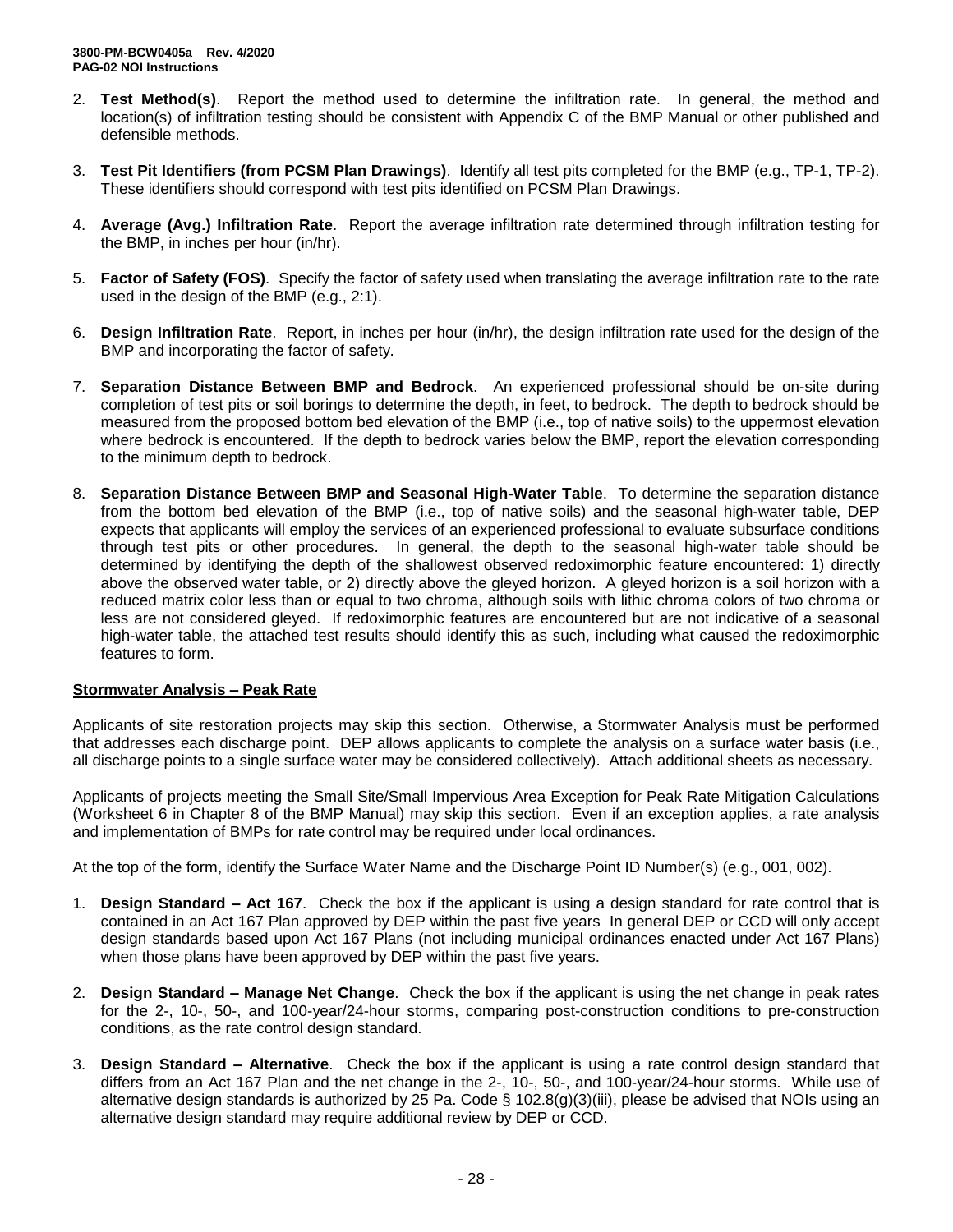- 4. **PCSM Spreadsheet**. Check the box if the Rate Worksheet in DEP's PCSM Spreadsheet was used for the peak rate analysis and if a printout of the Rate Worksheet is attached. The PCSM Spreadsheet is available at [www.dep.pa.gov/constructionstormwater](http://www.dep.pa.gov/constructionstormwater) (select "E&S Resources"). The PCSM Spreadsheet uses the net change in peak rate for the 2-, 10-, 50-, and 100-year/24-hour storms as the design standard. Note that the Rate Worksheet may not be suitable for large drainage areas. If a completed Rate Worksheet is attached to the NOI, the applicant may skip the remainder of this section and may omit supporting calculations. If the Rate Worksheet is not used to calculate peak rates, the applicant must complete the remainder of this section and must submit supporting calculations. Note that if an applicant only completes the summary of peak rates table in the Rate Worksheet, the remainder of this section must be completed and supporting calculations must be submitted.
- 5. **Alternative Calculations**. If an applicant is required to complete this section and the Rate Worksheet is not attached to the NOI, the applicant must submit supporting calculations in an alternative format as an attachment to the NOI, and must complete the remainder of this section.
- 6. **Precipitation Amounts**. Enter the total precipitation associated with the 2-, 10-, 50-, and 100-year/24-hour storms for the project site location, in inches. In addition, enter the source of the precipitation amounts reported in question #6. NOAA Atlas 14 values are preferred, but other sources may be used.
- 7. **Peak Discharge Rates, without BMPs**. Report the peak discharge rates, in cubic feet per second (cfs), for preand post-construction conditions without BMPs through time of concentration or other analyses. Report total rates for each storm event, summed for all flow patterns. Also report the difference between pre- and postconstruction discharge rates (i.e., post-construction rate minus pre-construction rate).
- 8. **Rate Control BMPs**. Identify all BMPs used to mitigate peak rate differences between pre- and post-construction conditions. Report the calculated inflow and outflow rates to and from the BMP at each storm event. If BMPs are in series, specify the order of BMPs in the BMP ID column (e.g., BMP 1 in series with BMP 2).
- 9. **Peak Discharge Rates, with BMPs**. Report the peak discharge rates, in cfs, for pre- and post-construction conditions without BMPs, as reported in question #7, as well as the peak discharge rates for post-construction conditions with BMPs. Report the difference between pre- and post-construction discharge rates (i.e., post-construction rate with BMPs minus pre-construction rate).

### **Stormwater Analysis – Water Quality**

Applicants of site restoration projects may skip this section. Otherwise, a Stormwater Analysis must be performed that addresses each discharge point. DEP allows applicants to complete the analysis on a surface water basis, i.e., all discharge points to a single surface water may be considered collectively.

**PCSM Spreadsheet**. All PAG-02 applicants must check this box and attach to the NOI a printout of the Quality Worksheet in the PCSM Spreadsheet demonstrating that pollutant loads for Total Suspended Solids (TSS), Total Phosphorus (TP) and Total Nitrogen (TN) following construction will not exceed pre-construction pollutant loads for storms up to and including the 2-year/24-hour storm. **This water quality demonstration in the form of no net change (i.e., increase) in pollutant loads must be made in order for DEP or CCD to approve coverage under PAG-02**. See the instructions to the PCSM Spreadsheet for additional information on the Quality Worksheet.

### **Long-Term O&M**

List each PCSM BMP (including site restoration) and report the O&M requirements, including the repair, replacement, or other routine maintenance needs, including a schedule. If the long-term O&M requirements are provided on the PCSM Plan Drawings, identify the location(s) in the Plan Drawings in the "O&M Requirements" section

### **PCSM Plan Developer**

The developer of the PCSM Plan for the project must complete this section.

If True, check the box next to the statement, "I am trained and experienced in PCSM methods." In that statement, "trained and experienced" also refers to the size and scope of the project). Check the box next to the statement, "I am a licensed professional" if the PCSM Plan Developer is a professional engineer, landscape architect, geologist or land surveyor licensed to practice in this Commonwealth. Enter the name of the PCSM Plan Developer, the business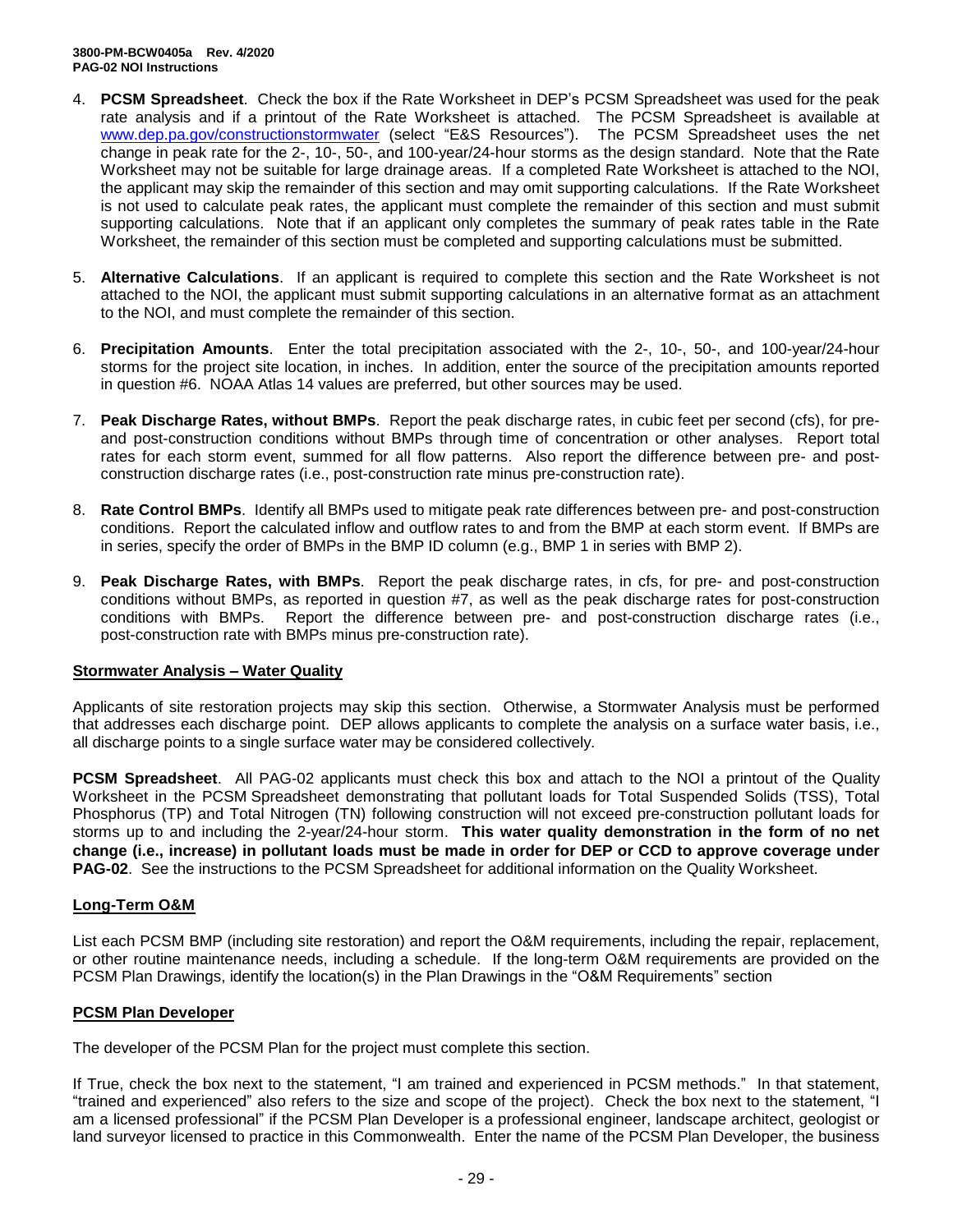title (if applicable), the company that employs the PCSM Plan Developer, mailing address, city, state, ZIP code (including 4-digit extension), phone number and email address. If the PCSM Plan Developer is a licensed professional, enter the License Type (i.e., engineer, landscape architect, geologist, and/or land surveyor), License No., and Expiration ("Exp.") Date of the license; otherwise leave these fields blank.

The PCSM Plan Developer must sign and date this section at the location specified. The signature attests to the accuracy of the information provided and to the PCSM Plan Developer's understanding that the PCSM Plan is complete and conforms to Chapter 102 requirements. Note that a PCSM Plan Developer need not be a licensed professional, but must be a person trained and experienced in PCSM design methods and techniques applicable to the size and scope of the project being designed.

### **APPLICANT'S CHECKLIST**

To ensure the NOI is complete, DEP provides a checklist [\(3800-PM-BCW0405c\)](http://www.depgreenport.state.pa.us/elibrary/GetFolder?FolderID=90982). This completed checklist must be submitted with the completed NOI form.